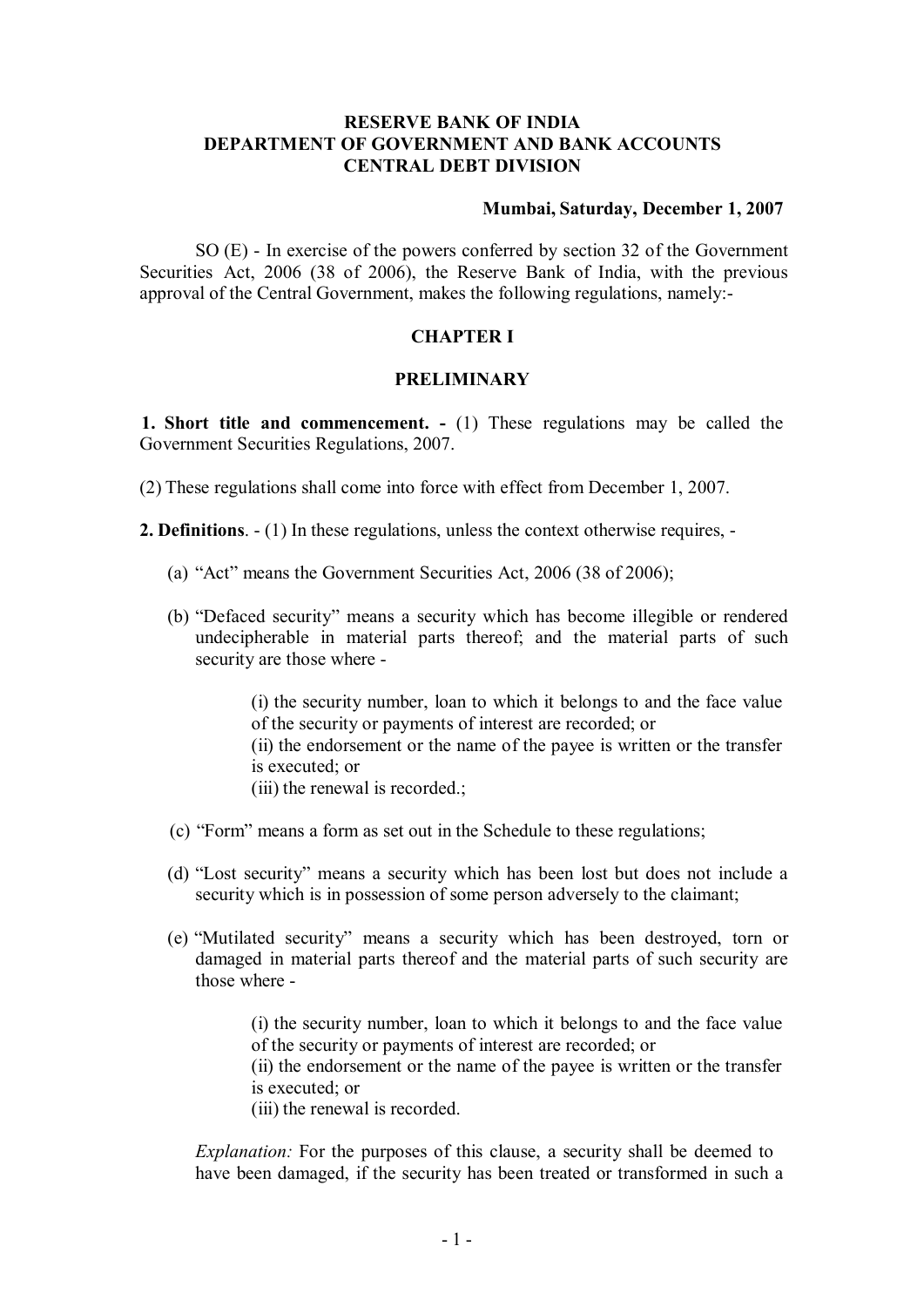manner that it is impossible to touch and feel the security or endorse it by writing and putting the seal or signature thereon;

- (f) "Officer of the Bank" means the officer posted by the Bank to perform the duties under the Act;
- (g) "Public Debt Office" means the office of the Bank in whose books the Government security is registered or may be registered;
- (h) "Scheduled bank" means a bank included in the Second Schedule to the Reserve Bank of India Act, 1934 (2 of 1934);

(2) Words and expressions used in these regulations and not defined herein but defined in the Act shall have the same meanings respectively assigned to them in the Act.

#### **CHAPTER II**

### **FORMS AND TRANSFER OF GOVERNMENT SECURITIES AND RECOGNITION OF TITLE TO SECURITY OF DECEASED**

**3. Subsidiary general ledger account including a constituents' subsidiary general ledger account and bond ledger account. -** (1) Subsidiary general ledger account including a constituents' subsidiary general ledger account and bond ledger account may be maintained in an electronic form or in a dematerialized form in accordance with the provisions of the Depositories Act, 1996 (22 of 1996).

(2) Subsidiary general ledger account including a constituents' subsidiary general ledger account shall contain such particulars as provided in Form - I.

(3) Bond ledger account shall contain such particulars as provided in Form - II.

**4. Transfer of Government securities. -** (1) Government securities in different forms shall be transferable in the following manner, namely:-

(a) **Government promissory note**. - It shall be transferable by endorsement and delivery and no endorsement of a Government promissory note shall be valid unless such endorsement is made by the signature of the holder or his duly constituted attorney or representative, inscribed on the back of the security itself, for negotiation of total amount denominated by the security;

(b) **Bearer bond.** - It shall be transferable by delivery and the person in possession of the bond shall be deemed to be the holder of the bond;

(c) **Stock certificate.** - Stock for which stock certificate has been issued shall be transferable before maturity either wholly or in part by execution of an instrument of transfer in Form - III and the transferor shall continue to be the holder thereof until the Bank registers the name of the transferee as the holder of the stock;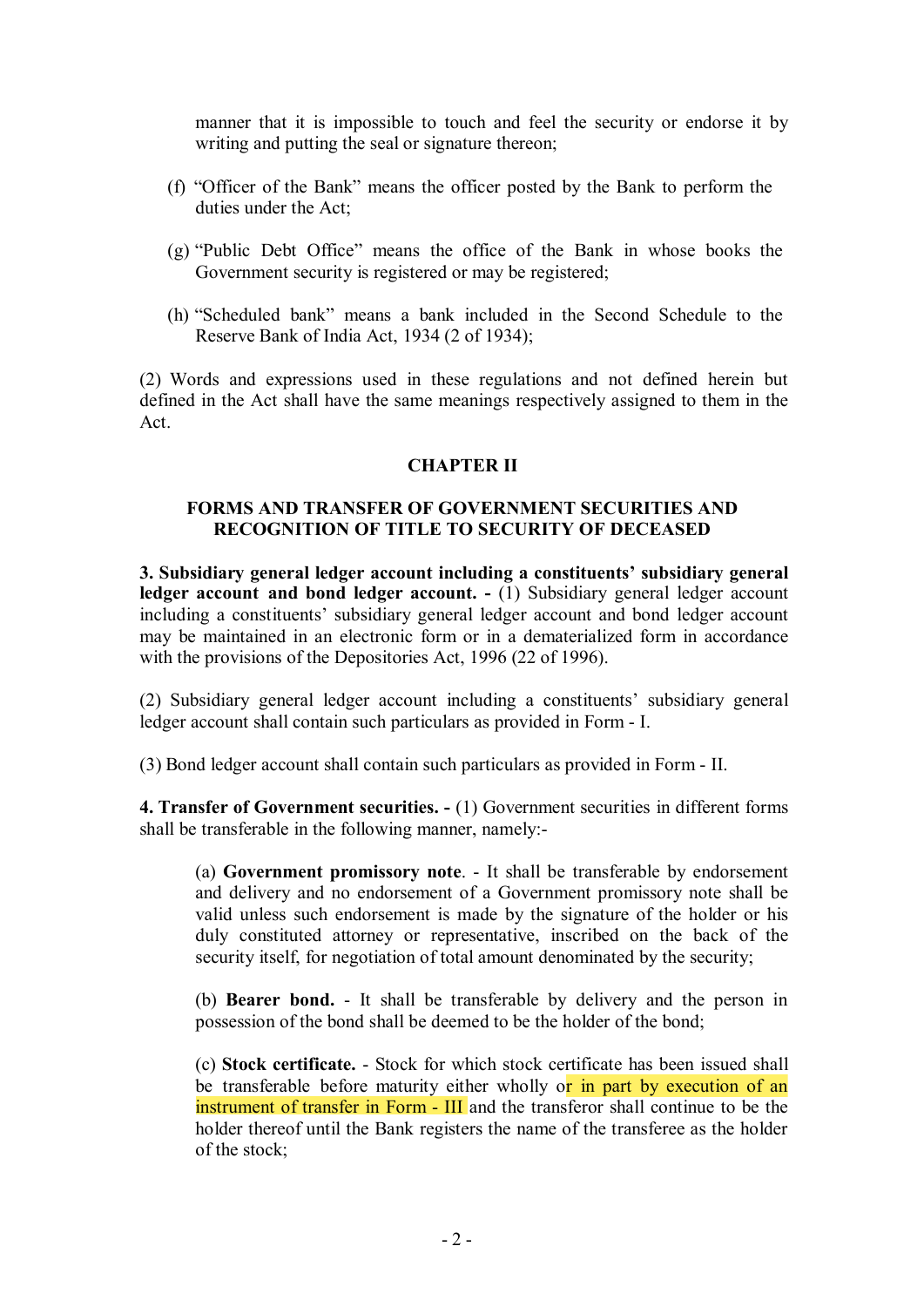(d) **Subsidiary general ledger account including a constituents' subsidiary general ledger account.** - Stock held at the credit of the holder in a subsidiary general ledger account including a constituents' subsidiary general ledger account with the Bank shall be transferable before maturity either wholly or in part by execution of an instrument of transfer in Form - IV and the transferor shall continue to be the holder of such security to which the transfer relates until the Bank registers the name of the transferee as the holder.

(e) **Bond ledger account.** - A Government security held in a "bond ledger account" with the Bank or its agent shall be transferable before maturity either wholly or in part by execution of an instrument of transfer in Form - V by the holder of the security and the transferor shall continue to be the holder of such security until the Bank, or, as the case may be, its agent registers the name of the transferee.

(2) Government securities held in subsidiary general ledger account including a constituents' subsidiary general ledger account or bond ledger account, shall also be transferable by execution of a transfer deed in an electronic form under digital signature as defined in clause (p) of sub-section (1) of section 2 of the Information Technology Act, 2000 (21 of 2000).

**5. Execution of a document or endorsement by a person unable to write. -** (1) If a person is unable to execute any document relating to a security, or to make endorsement thereon, he may apply to the Executive Magistrate to execute the document, or make endorsement on his behalf and subject to such person producing sufficient documentary evidence about his identity, and satisfying the Executive Magistrate that such person has understood the implications of such execution or endorsement, as the case may be, the Executive Magistrate may do so on his behalf in the manner as provided in sub-regulation (2).

(2) Where any such document is to be executed or an endorsement is to be made by an Executive Magistrate under this regulation on behalf of any person, the Executive Magistrate shall execute the document or make the endorsement in the presence of that person, and shall record below such document or endorsement, a certificate to the effect that the document was executed or the endorsement was made, as the case may be, at the request of that person, after explaining him the implications of such execution or endorsement, and that he is satisfied that such person has fully understood the explanation so made to him.

**6. Recognition of title to Government security of a deceased holder. -** (1) In addition to the documents referred to in sub-sections (1) and (2) of section 7 of the Act, where a decree, order or direction passed by any court declaring the person as referred to therein, as having title to the Government security or appointing a receiver to take possession of the security is produced or a certificate issued or order passed by any other authority who might have been empowered under any statute to declare any person as having title to the Government security, is produced by a claimant for recognition of his title in respect of the security held by a deceased holder, the Bank, or, as the case may be, its agent may recognize his claim on the basis of any of such documents, subject to its satisfaction with respect to the legality, genuineness, and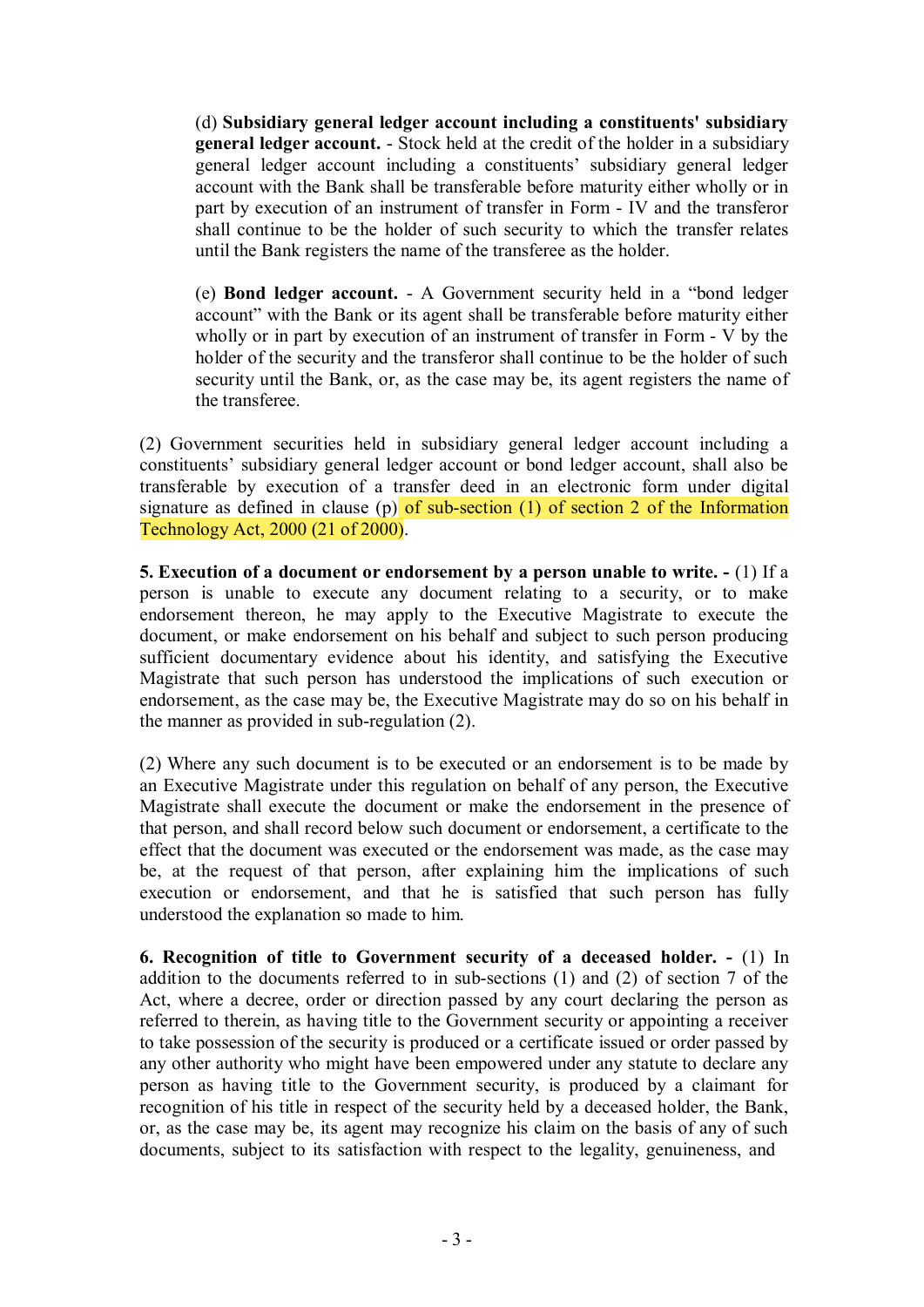finality thereof, and of the fact that there is no rival claim in respect of such Government security.

(2) In addition to the documents referred to in sub-regulation (1), and subject to the provisions of sub-regulations (3) and (4), the Bank, or, as the case may be, its agent, on its satisfaction of the fact that there is no rival claim in respect of the Government security, may recognize the title of a person to a Government security on the basis of following documents, namely:-

- (a) a "will" executed by the deceased holder of the Government security bequeathing thereby the security in favour of the person claiming title thereto, provided the probate issued in respect of such will has been submitted to the Bank by the claimant; or
- (b) a registered deed of family settlement, wherein the Government security claimed has been included and given to the claimant; or
- (c) a gift deed executed in accordance with the law relating thereto, in respect of the Government security claimed; or
- (d) a deed of relinquishment executed by other legal heir or successor of the deceased in accordance with law in favour of the claimant in respect of the Government security claimed; or
- (e) a decree passed by a foreign court in respect of the Government security claimed, the execution whereof is permissible in accordance with the provisions of section 44A of the Civil Procedure Code, 1908 (5 of 1908); or
- (f) a deed of partition executed and acted upon in accordance with law, wherein the Government security claimed has been included and given to the share allotted to the claimant.

 $\frac{1}{2}$ [\["](#page-3-0)(2A) While considering the recognition of title to the Government security of a deceased sole holder or all deceased joint holders under sub-section (3) of Section 7 of the Act, the Bank, on its satisfaction of the fact that there is no rival claim in respect of the Government security, and where the outstanding value of the claim in respect of the Government securities in aggregate does not exceed an amount of rupees ten lakh, may recognise the title of a person to such Government security on the basis of the following documents, namely:--

(a) Government security in original duly discharged;

(b) death certificate of the deceased holder of the Government security;

(c) document in proof of identification of the claimant to the satisfaction of the Bank authorities;

(d) affidavit signed by the claimant describing his relationship with the deceased holder and the right to succession to the Government security;

(e) bond of indemnity executed by the claimant in favour of the Bank for such amount as the Bank may think fit; and

(f) any other document, as the Bank may consider necessary, for recognition of title of the claimant in respect of the Government security:

Provided that the outstanding value of a Government security shall not exceed an amount of rupees five lakh.";

<span id="page-3-0"></span><sup>1</sup> Inserted by the Government Securities (Amendment) Regulations, 2014 vide Notification No. DGBA.CDD.5434/11.22.001/2013-2014 Dated 25.03.2014.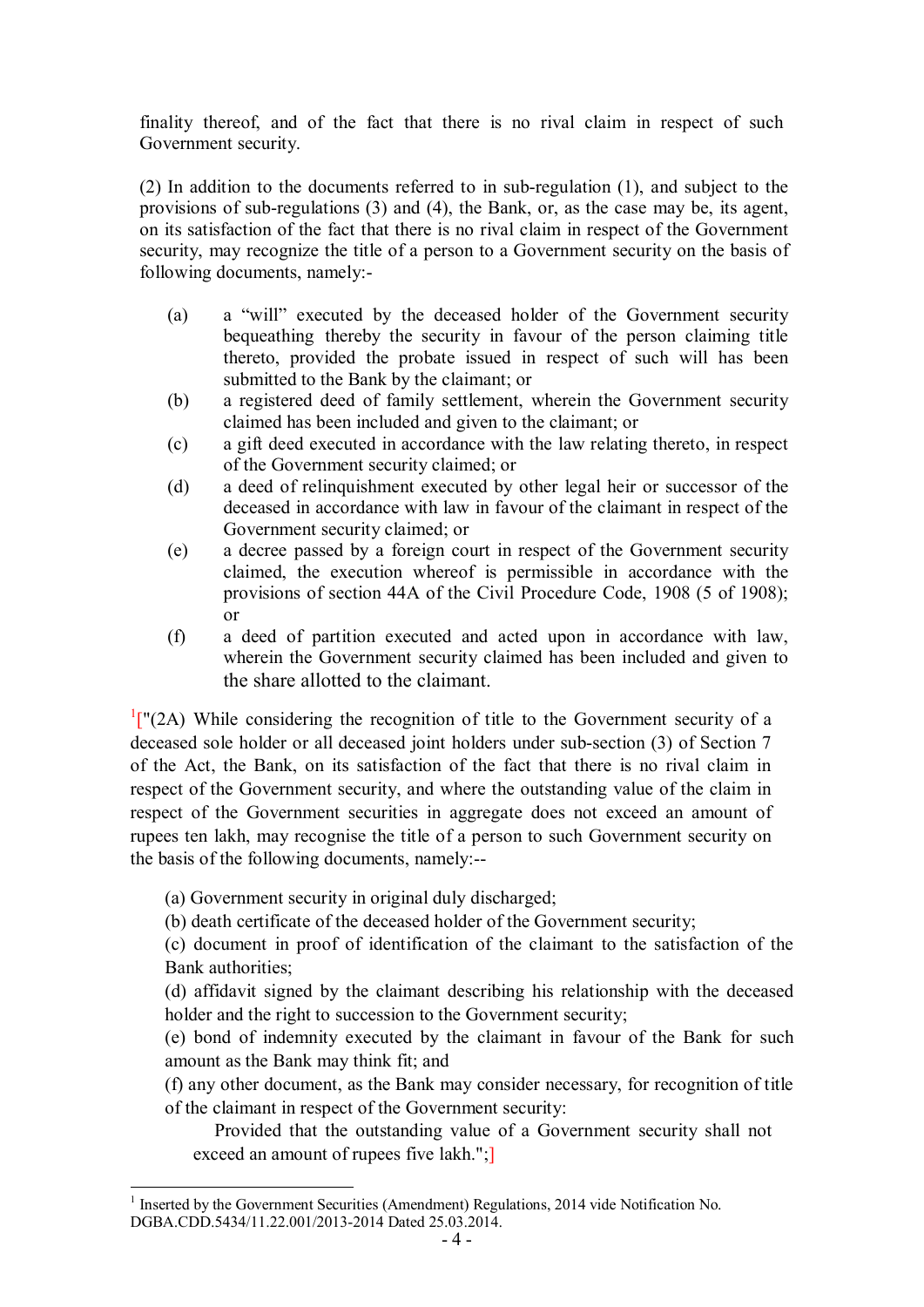(3) While considering the recognition of title to the Government security, on the basis of any of the documents referred to <sup>2</sup>[\[s](#page-4-0)ub-regulations (1), (2) and (2A)], the Bank, or, as the case may be, its agent may satisfy itself about the legality, genuineness, and finality of the referred documents and for that purpose may call for any other document or declaration, as it may consider necessary.

(4) Without prejudice to the provisions of this regulation, while recognizing title to the Government security, the Bank, or, as the case may be, its agent may, if it considers necessary, also require the claimant to furnish a bond of indemnity for such amount as it may think fit.

#### **CHAPTER III**

#### **NOMINATION**

**7. Nomination in respect of Government securities. -** The person making or cancelling the nomination in respect of a stock certificate shall submit the Form - VI or the Form - VII, as the case may be, along with the stock certificate, or the Form - VI or the Form – VII, only, in respect of bond ledger account, as the case may be, and on receipt of such forms, the Public Debt Office shall, register in its books the nomination or the cancellation, as the case may be, and forward to such person an endorsement on the stock certificate or an acknowledgement to the effect that nomination, or cancellation, has been made in its books as per the form submitted by the applicant.

**8. Nomination in case of minor. -** While making nomination in favour of a minor, the sole holder of the Government security or all the joint holders together, as the case may be, may appoint another individual not being a minor, to receive the proceeds of the Government security on behalf of the nominee in the event of the death of the sole holder or all the joint holders during the minority of the nominee, as the case may be.

**9. Effect of nomination on renewal, etc. -** (1) The rights which a nominee or nominees have acquired in relation to a Government security under a nomination duly made and registered under regulation 7 shall not be affected by reason of the renewal or sub-division of the stock certificate or the issue of the duplicate stock certificate on the ground that the original has been lost, stolen, destroyed, mutilated or defaced, and the nominee or nominees shall have the same rights in relation to the renewed stock certificate or each of the stock certificates issued on sub-division or the duplicate stock certificate:

Provided that where a security is sub-divided in pursuance of a transfer of a part of such stock certificate, nothing in this sub-regulation shall apply to the new stock certificate issued to the transferee.

(2) Notwithstanding anything contained in regulation 16, a stock certificate which is subject to nomination in favour of a person or persons shall not be consolidated with any other stock certificate unless the latter is also subject to nomination in favour of

"sub-regulations (1) and (2)"

<span id="page-4-0"></span><sup>2</sup> Substituted by the Government Securities (Amendment) Regulations, 2014 vide Notification No. DGBA.CDD.5434/11.22.001/2013-2014 Dated 25.03.2014 for the following : -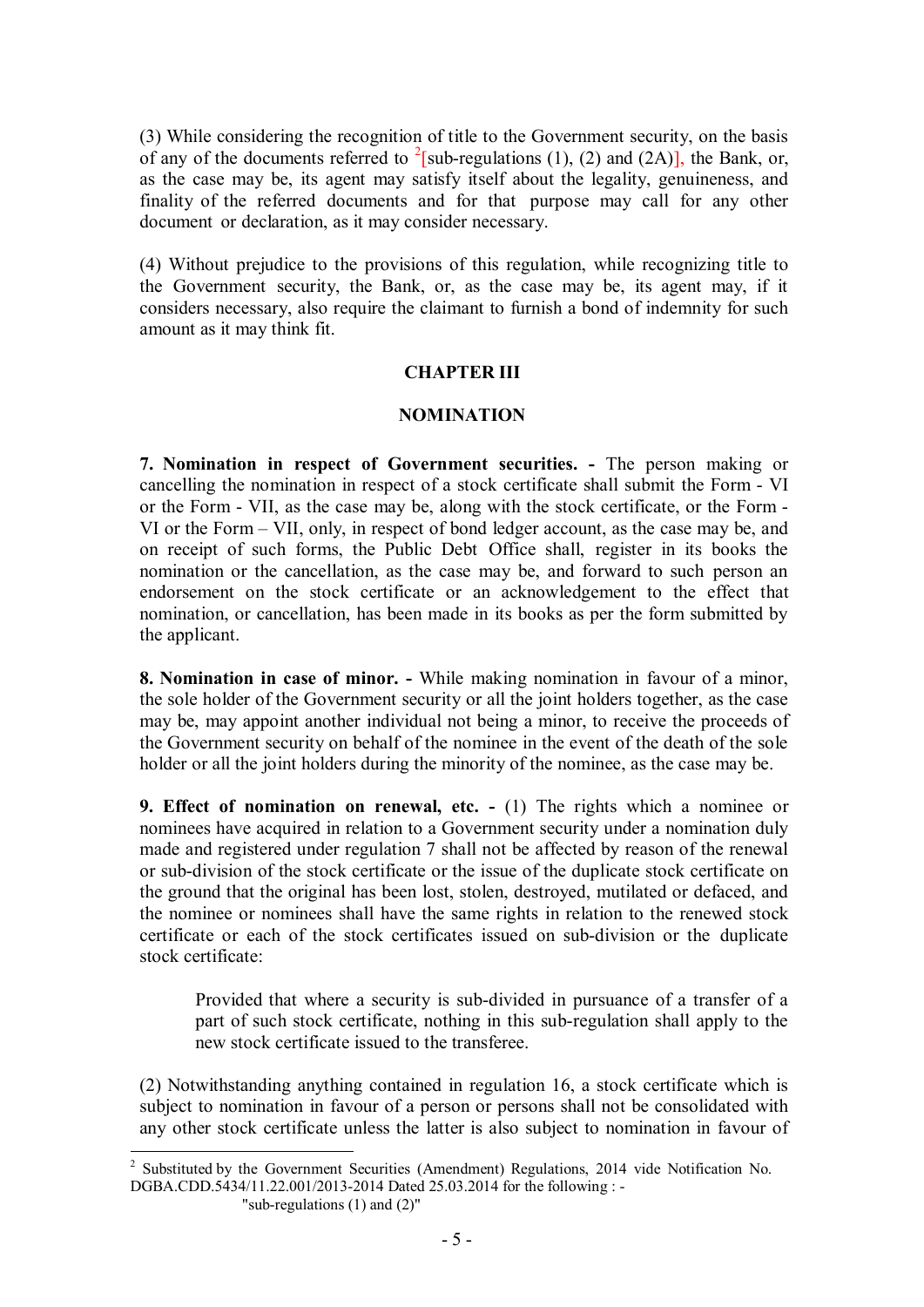the same person or persons, and where two or more such stock certificates are consolidated, the person or persons shall have the same rights in relation to the consolidated security as he or they had in relation to each of the stock certificates so consolidated.

## **CHAPTER IV**

#### **ISSUE OF DUPLICATE OR NEW GOVERNMENT SECURITIES**

**10. Procedure for issue of duplicate Government security, etc. -** (1) When a Government security is lost, stolen, destroyed, mutilated or defaced, the person entitled thereto shall apply for the issue of a duplicate security in the manner laid down in regulations 11 and 13, to the Public Debt Office at which the security is registered with a statement showing particulars, such as security number, amount of security and nomenclature of the loan.

(2) In respect of Government securities which have matured or mature during the process of the issue of duplicate Government security, the Public Debt Office, after following the procedure laid down in regulations 11 and 13, shall pay the maturity proceeds and accrued interest thereon instead of issuing the duplicate Government security.

**11. Procedure when a Government promissory note is lost, etc. -** (1) The application for the issue of a duplicate Government promissory note which is stated to have been lost, stolen, destroyed, mutilated or defaced either wholly or in part shall be accompanied by -

(a) a statement containing the following particulars, namely:-

- (i) the last half-year for which interest has been paid;
- (ii) the person to whom such interest was paid;
- (iii) the person in whose name the note was issued (if known);
- (iv) particulars of coupons attached (if any);
- (v) the place for payment of interest at which the note was for the time being enfaced;
- (vi) the circumstances relating to the loss, theft, destruction, mutilation or defacement; and
- (vii) whether the loss or theft was reported to the police, if so, a copy of police report shall be enclosed;

(b) the post office registration receipt for the letter containing the Government promissory note, if the same was lost in transmission by registered post;

(c) where the last payment of interest was not made by a warrant issued by the Public Debt Office, a letter signed by the officer of the treasury, or, as the case may be, sub-treasury, where interest was last paid, certifying the last payment of interest on the Government promissory note and stating the name of the holder to whom such payment was made;

(d) (i) if the applicant is not the holder in whose name the Government promissory note was originally issued, an affidavit sworn before the Executive Magistrate testifying that the applicant was the last legal holder of the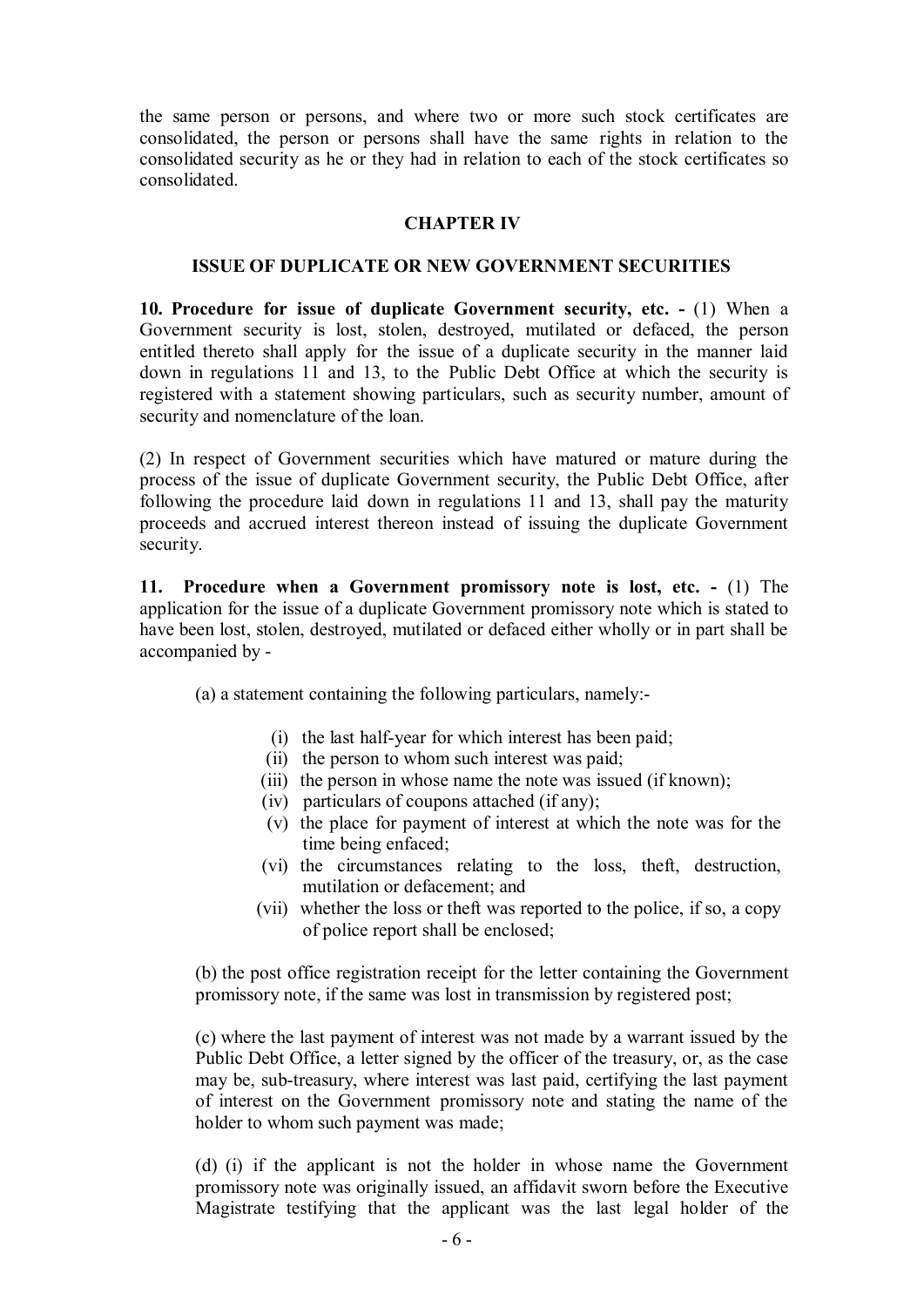Government promissory note;

(ii) all documentary evidence necessary to trace back the title to the original holder; and

(e) any portion or fragments of the lost, stolen, destroyed, mutilated or defaced of the Government promissory note.

(2) A copy of the letter to the Public Debt Office, excluding its enclosures, shall also be sent to the treasury, or, as the case may be, sub-treasury, where interest is payable.

(3) The loss, theft, destruction, mutilation or defacement of a Government promissory note or portion thereof, shall be notified by the applicant-

(a) in the Gazette of India, in case of a Government promissory note of the Central Government, and in the local Official Gazette, if any, of the place where the loss, theft, destruction, mutilation or defacement occurred;

(b) in the Official Gazette of the State concerned, in case of a Government promissory note of the State Government and if the loss, theft, destruction, mutilation or defacement occurred at a place outside that State, also in the Official Gazette of that State; and such notification shall be in Form - VIII, or as nearly in such form as circumstances permit.

(4) After the publication of the notification under sub-regulation (3), the Bank shall, if it is satisfied about the loss, theft, destruction, mutilation or defacement of the Government promissory note and the justification of the claim of the applicant, cause the particulars of the Government promissory note to be included in a list such as is referred to in regulation 14 hereunder and thereafter Public Debt Office may -

(a) pay interest to the applicant and issue to him a duplicate thereof in place of such Government promissory note of which a portion has been so lost, stolen, destroyed, mutilated, defaced, or, as the case may be, if the remaining portion of such Government promissory note, sufficient for its identification, has been produced; or

(b) pay interest to the applicant and issue to him the duplicate thereof, three months after the publication of the said list, if no portion of such Government promissory note, sufficient for its identification, has been produced; or

(c) pay interest to the applicant and issue to him the duplicate thereof immediately after the date of the publication of the said list, if the Government promissory note has been lost by enemy action.

(5) If at any time before the issue of duplicate Government promissory note the original thereof is discovered, the order passed under sub-regulation (4) shall be rescinded and all action on the order shall be suspended.

(6) The Bank may, at any time, before passing an order for the issuance of a duplicate Government promissory note, on sufficient reason, alter or, as the case may be, cancel any order made by it under this regulation and may also direct that the interval before the issue of a duplicate Government promissory note shall be extended by such period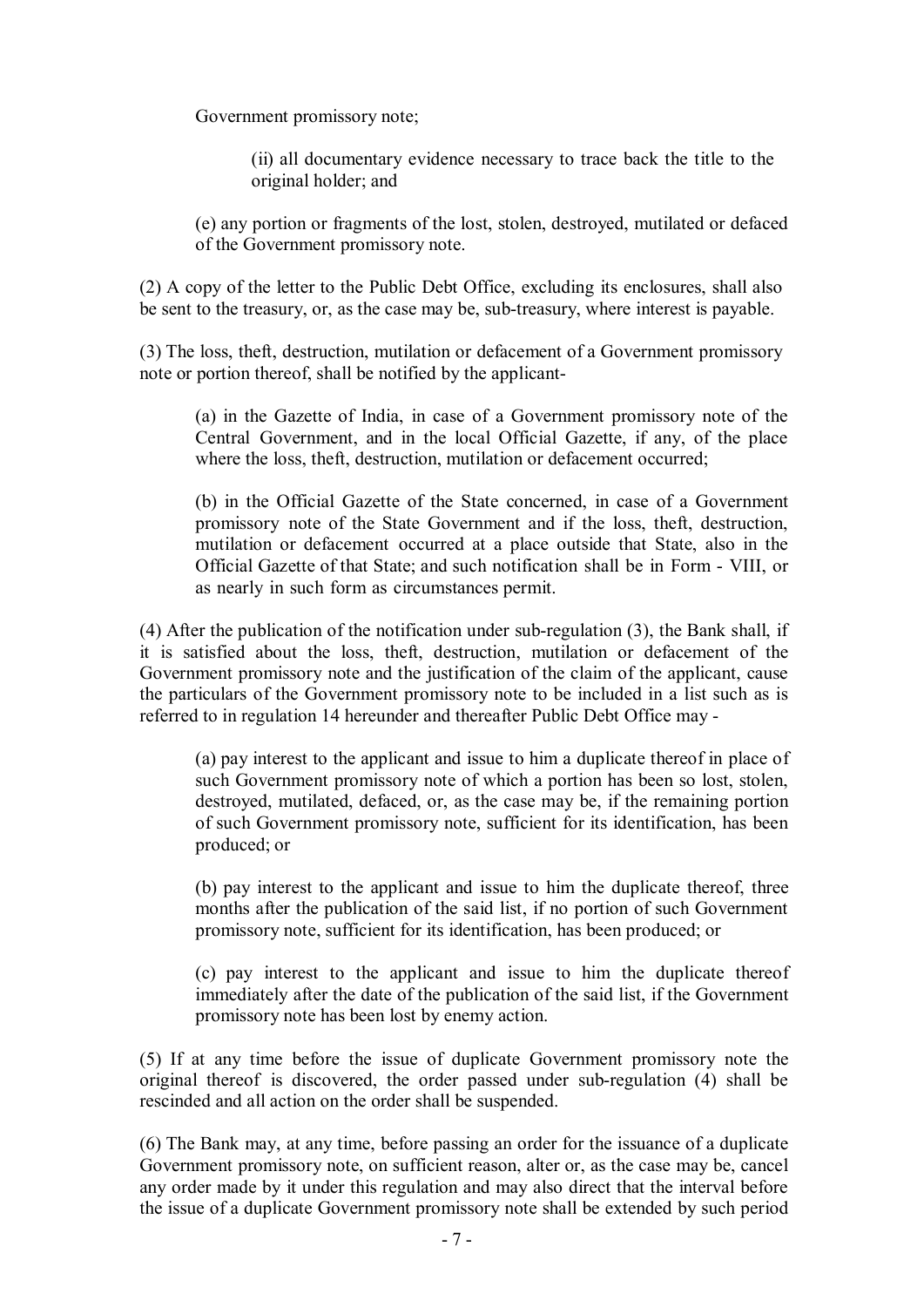not exceeding three years as it may think fit.

(7) The Public Debt Office may seize and cancel the original Government promissory note where the original Government promissory note is presented after the issue of the duplicate Government promissory note by the person to whom the duplicate Government security was issued.

(8) The Public Debt Office shall record stoppage of payment of interest and maturity proceeds in respect of such Government promissory note where the original Government promissory note is presented after the issue of the duplicate Government promissory note by a person other than the one to whom the duplicate was issued until an order of a Court of competent jurisdiction regarding the payment of interest and maturity proceeds is produced.

**12. Loss of a bearer bond or a prize bond. -** When a bearer bond or prize bond is lost, stolen, mutilated, defaced or destroyed, the Bank shall not replace it.

**13. Procedure when a stock certificate is lost, etc. -** (1) Where the stock certificate is lost, stolen, destroyed, mutilated or defaced, either wholly or in part, the legal holder of that stock certificate may apply for the issuance of a duplicate stock certificate to the Public Debt Office and such application shall be accompanied by -

- (a) the post office registration receipt for the letter containing the stock certificate, if the same was lost in transmission by registered post;
- (b) a copy of the police report, if the loss or theft was reported to the police;
- (c) an affidavit sworn before the Executive Magistrate testifying that the applicant is the legal holder thereof and it is neither in his possession nor has it been transferred, pledged or otherwise dealt with by him; and
- (d) any portions or fragments which may remain of the lost, stolen, destroyed, mutilated or defaced stock certificate.

(2) The circumstances relating to the loss of the stock certificate shall be mentioned in the application.

(3) The Bank shall, if it is satisfied about the loss, theft, destruction, mutilation or defacement of the stock certificate, issue a duplicate stock certificate.

**14. Publication of list. -** (1) The list referred to in sub-regulation (4) of regulation 11 shall, as soon as possible, be published in the Gazette of India or in the Official Gazette of the State concerned, as the case may be.

(2) The list referred to in sub-regulation (1) may contain the following particulars, namely -

- (a) the nomenclature of the loan;
- (b) the security number;
- (c) the value of the security;
- (d) the person to whom the security was issued;
- (e) the date from which the security bears interest;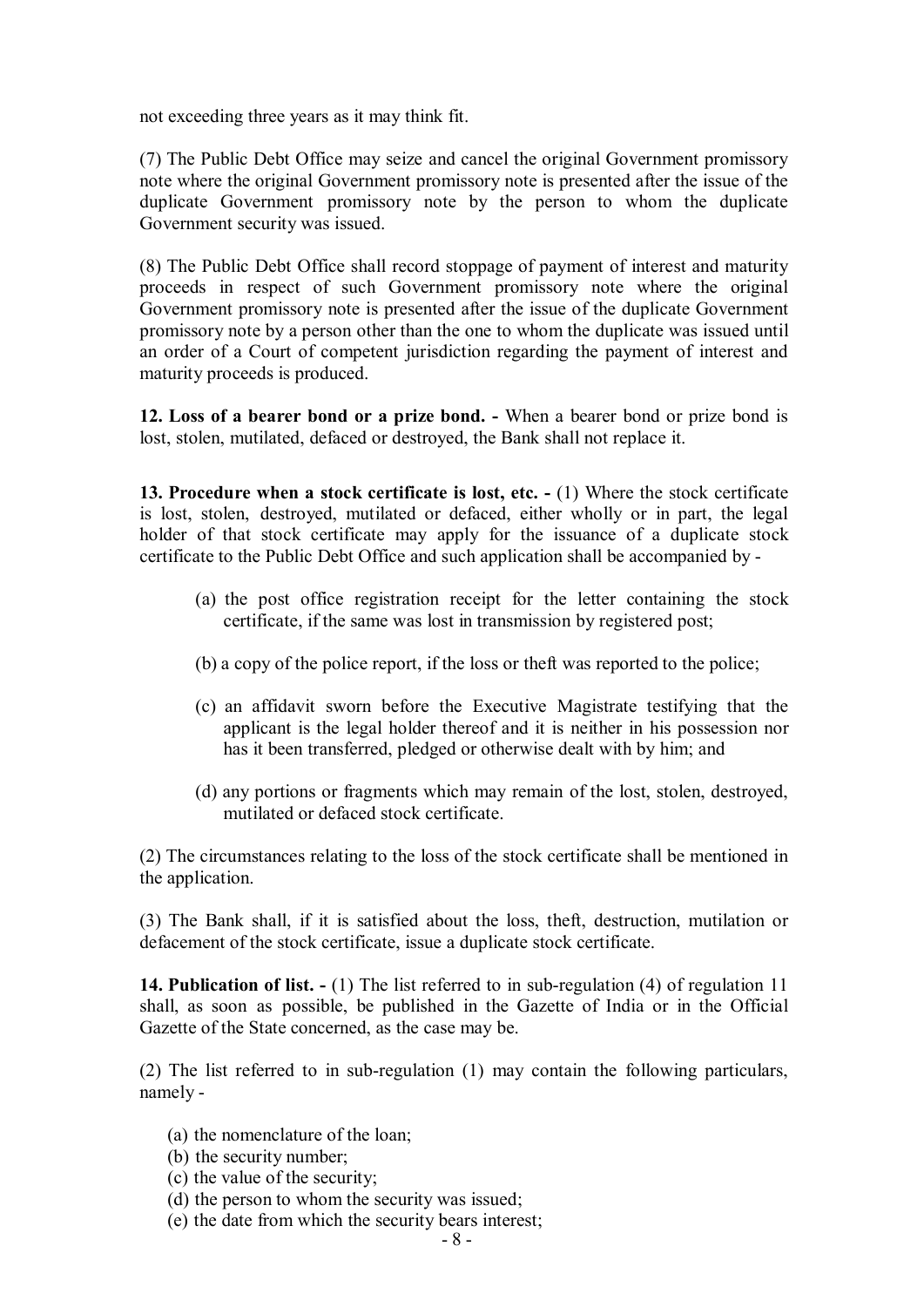- (f) the interest warrant number and coupon details;
- (g) the date of coupon;
- (h) the name of the applicant for a duplicate;
- (i) the number and the date of the order passed by the Bank for payment of the interest or issue of a duplicate; and
- (j) date and particulars of the Official Gazette in which it was notified by the applicant.

### **15. Consideration of a mutilated security for issuance of its duplicate or renewal.**

**-** It shall be at the option of the Bank to treat a security which has been mutilated or defaced as a security requiring issuance of a duplicate thereof under the regulations 11 or 13 or for renewal under regulation 16.

**16**. **Procedure for issue of new securities on conversion, consolidation, subdivision and renewal. -** Subject to any general or special instructions of the Bank, the Public Debt Office may, by its order, on the application of the holder of the Government Promissory Note -

(a) convert the Government promissory note into stock certificate provided that the promissory note has not matured and all un-encashed interest warrants are surrendered and has been endorsed,

(i) in the case of Government promissory note of the Central Government, "Pay to the President of India" and

(ii) in the case of Government promissory note of a State Government "Pay to the Governor of …………. (the name of the State concerned)";

(b) renew, sub-divide, consolidate a stock certificate provided that the stock certificate has not matured and has been receipted in Form - IX, X, or XI, as the case may be;

(c) convert Government securities of one loan into another loan if -

(i) the inter-loan conversion is permissible; and

(ii) the conditions governing such conversion are complied with;

(d) convert the Government promissory note (s) or stock certificate (s), as the case may be, into stock to be held at the credit of the account of the holder in the subsidiary general ledger account including a constituents' subsidiary general ledger account or bond ledger account and such Government promissory note (s) or stock certificate (s) is to be discharged in the form as under: -

"Tendered for cancellation and credit to ……………….. (name of the holder) 's subsidiary general ledger account or constituents' subsidiary general ledger account or bond ledger account

Signature of the holder";

(e) convert stock held at the credit of the holder's account in the subsidiary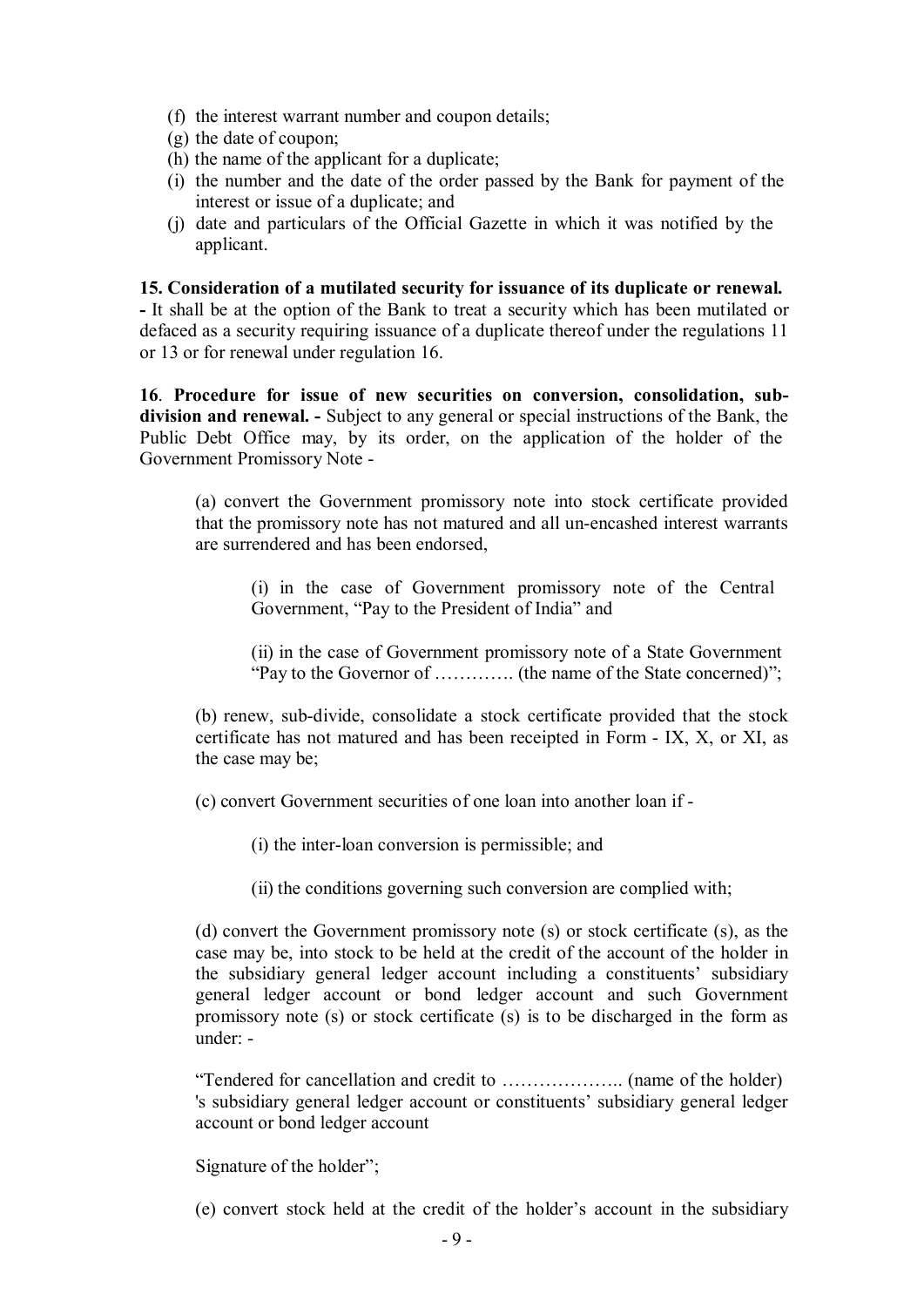general ledger account including a constituents' subsidiary general ledger account or bond ledger account into stock certificate (s) subject to compliance with such formalities as the Public Debt Office may require.

### **CHAPTER V**

### **SUMMARY DETERMINATION AND VESTING ORDER**

**17. Procedure for making vesting order. -** (1) The person claiming to be entitled to a Government security or the payment of interest thereon shall apply to the Bank and adduce documentary evidence in support of his claim.

(2) On receipt of the application under sub-regulation (1), if the Bank contemplates making a vesting order under the Act, the Bank may suspend the payment of interest or the maturity proceeds of the security or postpone the passing of any order under section 11 of the Act or the registration of any transfer of the security until the vesting order has been made.

(3) The Bank shall give notice, in writing to each claimant of whom it has knowledge, stating the names of all other claimants and the time when the officer of the Bank by whom the determination of title shall be made.

(4) On the date and time fixed in the notice, the officer, as directed by the Bank under sub-section (3) of section 12 of the Act, shall examine the evidence adduced by the parties and hear the parties affected and record such evidence as they may adduce:

Provided that no further evidence shall be recorded or entertained in cases where the District Magistrate has recorded the evidence or has been requested to have the evidence recorded.

(5) After determination of the issue by the officer, as directed by the Bank under subsection (3) of section 12 of the Act, the Bank shall give notice in writing to each claimant of the determination so made.

(6) The notices laid down in sub-regulation (4) and (5) shall be published in:

(a) the Gazette of India and the local Official Gazette where they relate to a security of the Central Government, and

(b) the Official Gazette of the State concerned, where they relate to security of a State Government,

as soon as possible after the date on which they are respectively issued.

(7) The Bank may direct the person who is entitled to the security or payment of interest or both, to execute a bond in Form – XII.

(8) On the expiry of one month from the date of publication of the notices referred to in sub-regulation (6), subject to the provisions of section 17 of the Act, the Bank may make a vesting order in respect of the security in favour of such person who is entitled.

(9) The Bank, subject to production of documentary evidence, may make vesting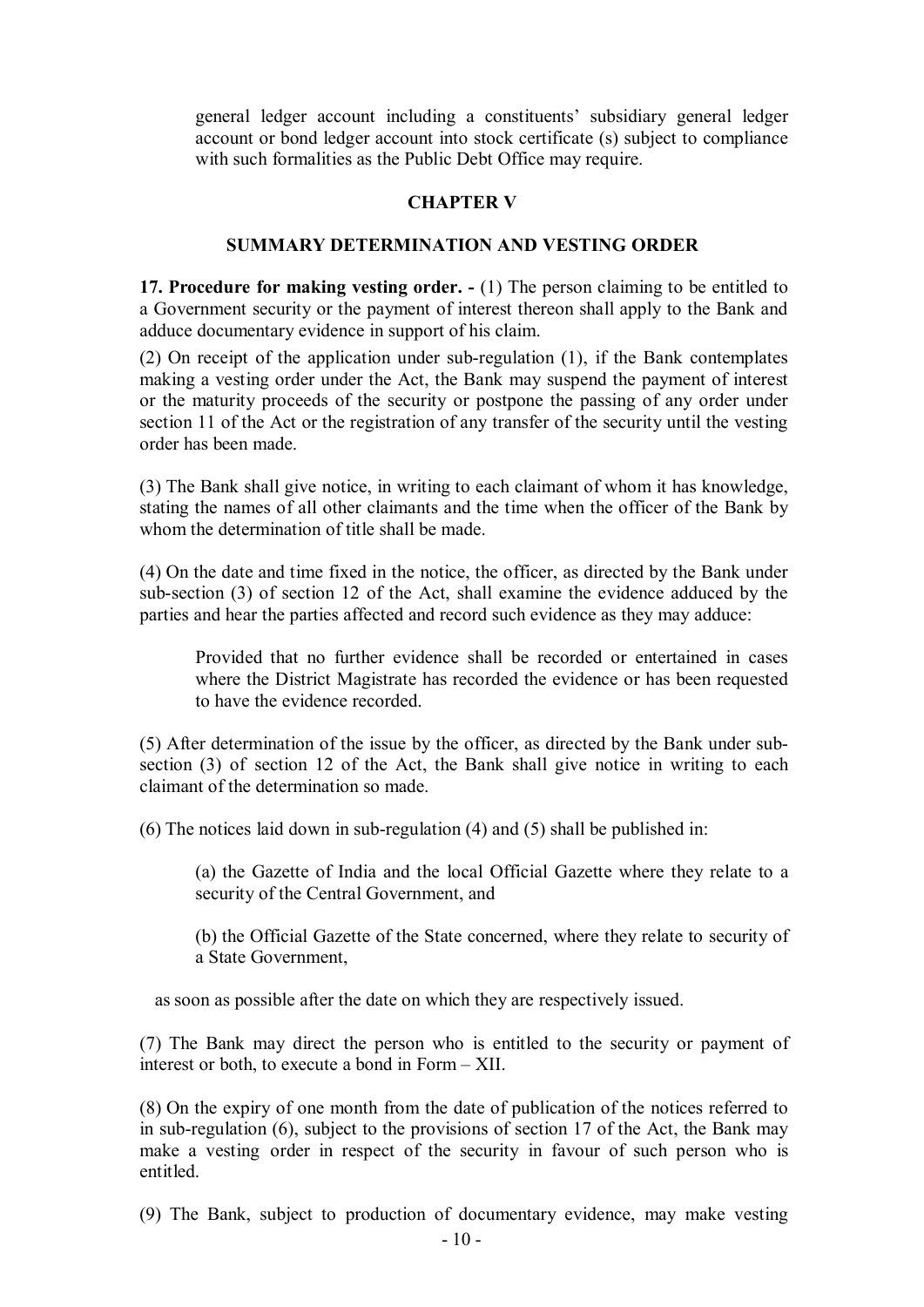order, with -

(a) a title limited to drawal of interest, in guardian of a minor or a manager of the property of an insane person; and

(b)full title, in the minor or the insane person to take effect on the minor attaining the age of majority or on the insane person becoming sane.

#### **CHAPTER VI**

#### **GRANT OF INFORMATION AND INSPECTION OF DOCUMENTS**

**18. Application for grant of information or inspection relating to Government security**. - (1) A person may submit an application to the Bank or its agent for information regarding Government security or inspection thereof subject to the provisions of this regulation.

(2) An application under sub-regulation (1) shall contain the following, namely:-

- (a) security number;
- (b) nomenclature of the loan;
- (c) face value of security; and

(d) a statement of the purpose for which the information is required as well as the interest of the applicant in the security.

(3) If any of the particulars referred to in sub-regulation (2) are not known to the applicant, the Bank or its agent may supply the required particulars, if available, to the applicant subject to provisions of this regulation and regulations 19 and 20.

**19**. **Disposal of application for grant of information or inspection.** - (1) If the applicant asks for any information in respect of Government security which has been renewed, converted, consolidated, sub-divided otherwise than in the name of the person who has renewed, converted, consolidated or sub-divided, or asks for inspection of such security, or any register or book kept or maintained by the Bank or its agent in respect thereof or of any entry of such Government security in such register or book, the application shall be refused.

(2) In other cases, other than the cases referred to in sub-regulation (1), the Bank or its agent may, subject to the provisions hereinafter mentioned, grant a certified copy of an endorsement on a Government security or an entry in any register or book maintained or kept by that office relating to any Government security, on being satisfied that the security in question has stood in the name of the applicant, or of a person in whom the applicant has a representative interest, and further that the applicant has a bona fide interest in the security in respect of which the application is made:

Provided that if the Government security has been cancelled on payment of the due thereof, no copy of endorsement thereon shall be granted which purports to give a title subsequent to the termination of the applicant's interest in the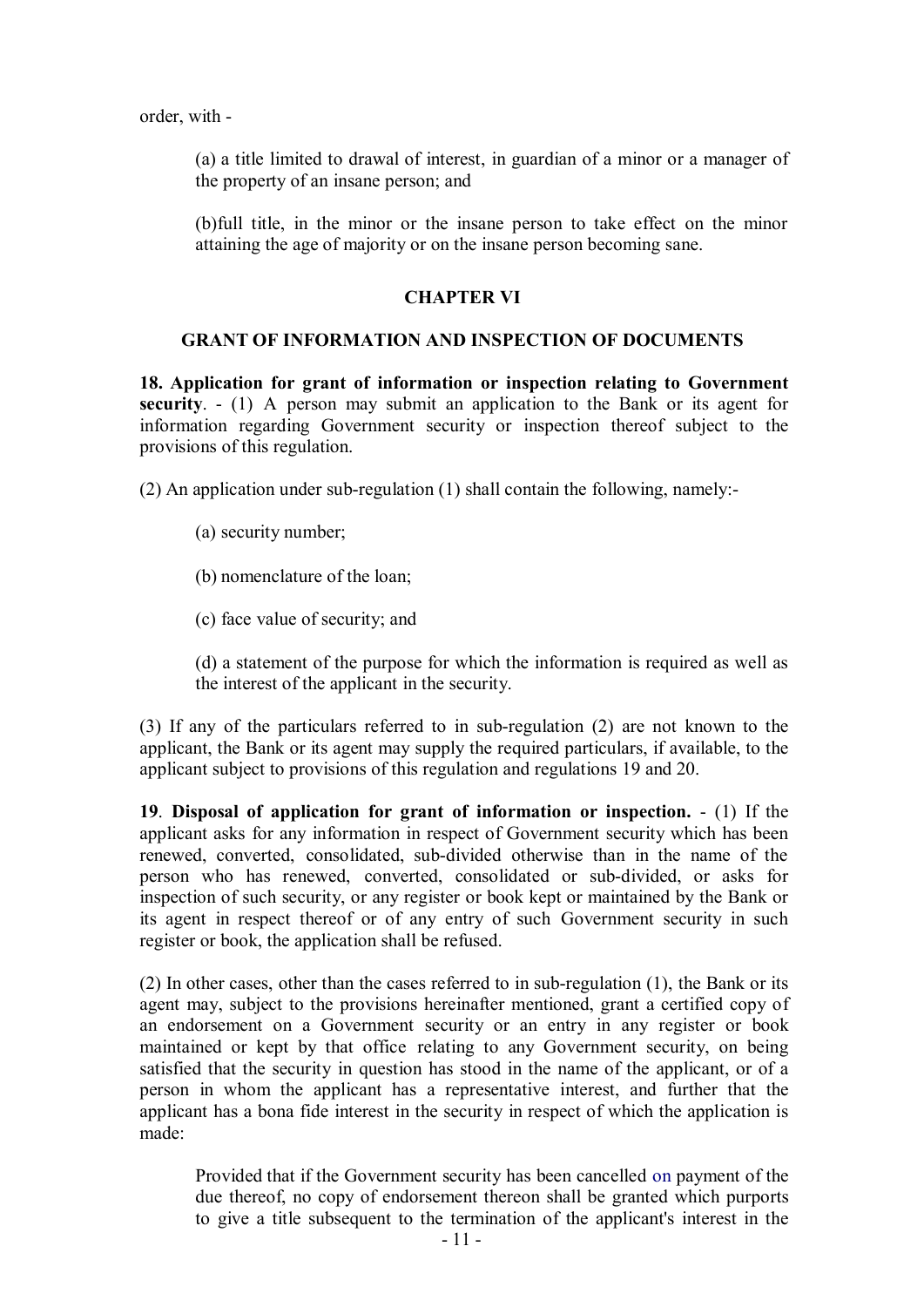Government security.

(3) If the application relates to the grant of permission for inspection of an interest warrant or information relating to payment of interest for a specific half-year or halfyears, the information may be granted by the Bank, provided that the applicant was the person to whom interest was paid or has a bonafide interest in the same.

**20. Indemnity bond in connection with grant of information or inspection.** - Before furnishing any information or granting permission for inspection, the Bank, or, as the case may be, its agent may, if it considers necessary, require the applicant to execute a bond of indemnity in Form - XIII for an amount twice the face value of Government security or securities involved and the interest paid thereon from the date of issue.

### **CHAPTER VII**

### **PLEDGE, HYPOTHECATION OR LIEN OF GOVERNMENT SECURITY**

**21. Pledge, Hypothecation or Lien of Government security. -** (1) The holder of a Government security may create a pledge, hypothecation or lien in respect of a Government security by-

(a) issuing a notice of pledge, hypothecation or lien to the Bank, or, as the case may be, its agent, in triplicate in Form - XIV; and

(b) submitting the stock certificate and the duly executed Form - III in relation thereto; or the duly executed Forms - III, IV or V, as may be applicable to the Government security, where a pledge, hypothecation, or lien is to be created for the Government security held in subsidiary general ledger account or constituents' subsidiary general ledger account or bond ledger account, as the case may be.

(2) The Bank, or, as the case may be, its agent may on receipt of the notice as referred to in clause (a) of sub-regulation (1), -

- (a) record the pledge, hypothecation or lien in its records and confirm the same on the duplicate and triplicate of the Form - XIV and such confirmation shall be conclusive proof of the creation of pledge, hypothecation or lien; and
- (b) where any discrepancy is found in the Form XIV, issue a return memo on the duplicate and triplicate of the notice in Form - XIV, stating the reasons for not recording the pledge, hypothecation or lien.

(3) The pledgee or creditor, at any time, when wants to invoke the pledge, hypothecation or lien may file an application in Form - XV in duplicate, to the Bank, or, as the case may be, its agent for transferring the Government securities in his favour alongwith the following documents, namely, -

- (a) the stock certificate, if any;
- (b) Form XIV wherein the Bank, or, as the case may be, its agent has confirmed the recording of pledge; and
- 12 (c) Forms - III, IV or V which may be applicable to the Government security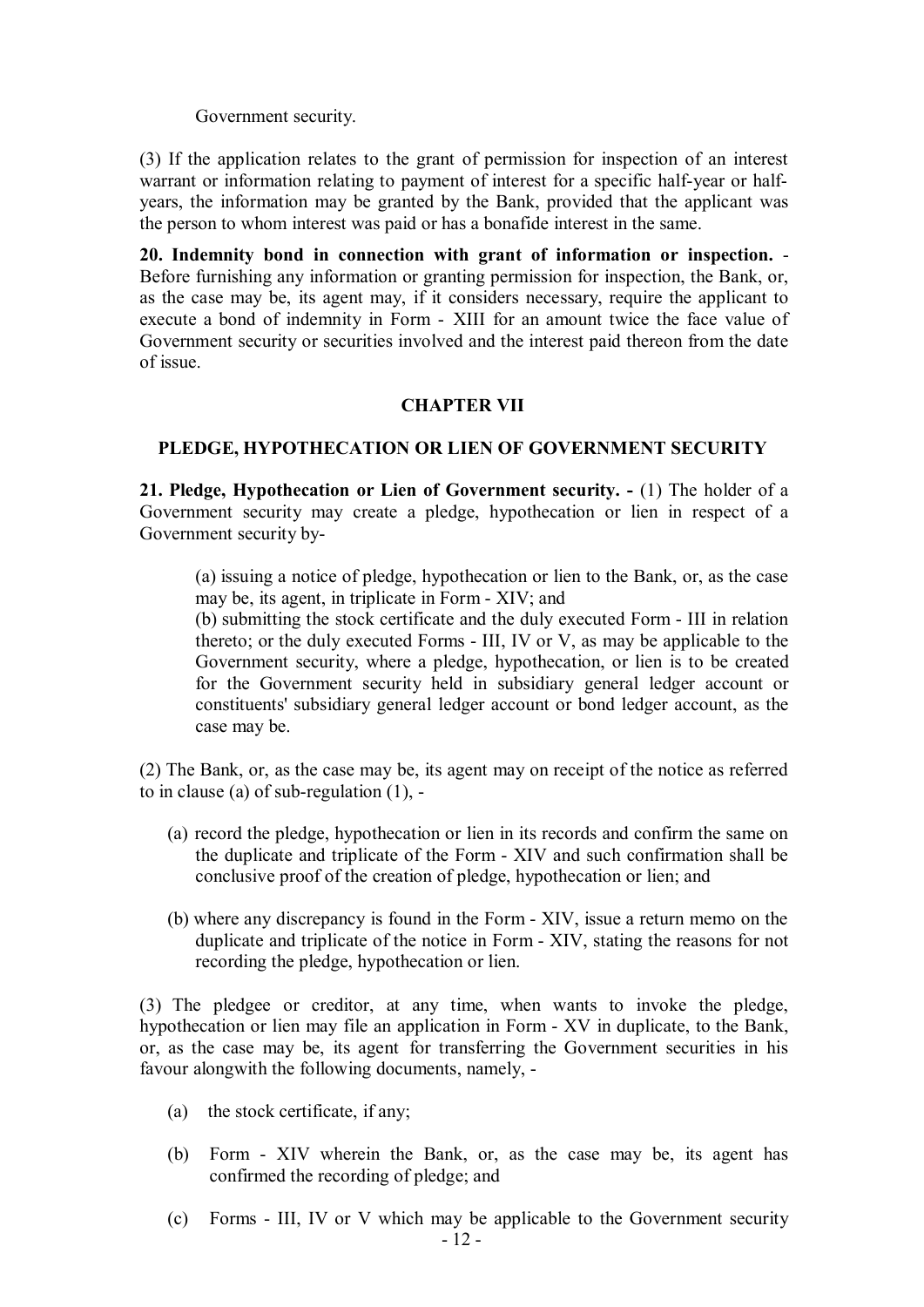and was executed at the time of creation of pledge, hypothecation or lien by the holder of the Government security.

(4) The Bank, or, as the case may be, its agent may on receipt of the application under sub- regulation (3) -

(a) record in its books, the invocation of pledge, hypothecation or lien and transfer of the securities in favour of the pledgee or the creditor and confirm the same on the duplicate of the application in Form - XV; or

(b) issue a return memo to the pledgee or creditor on the duplicate of the application in Form - XV, if any discrepancy is found, stating the reasons for not transferring the securities in the name of the pledgee or the creditor.

(5) The pledgee or the creditor may, at any time, before the registration of transfer of the Government securities in the books of the Bank or its agent in his favour, apply to the Bank, or, as the case may be, its agent in Form - XVI in triplicate for cancellation of such pledge, hypothecation or lien application registration.

(6) The Bank, or, as the case may be, its agent may on receipt of the application under sub-regulation  $(5)$  -

> (a) record the cancellation of pledge, hypothecation or lien registered in its books and confirm the cancellation on the duplicate and triplicate of the application in Form - XVI; and

> (b) issue a return memo on the duplicate and triplicate of the application in Form - XVI to the pledgee or the creditor, stating therein the reasons for not cancelling the pledge, hypothecation or lien.

(7) The Forms - III, IV or V executed at the time of creation of pledge, hypothecation or lien, shall be valid during the currency of the pledge, hypothecation or lien created in respect of the Government security.

(8) Subject to the forms prescribed in this regulation, the transfer form, notice of pledge, hypothecation or lien, confirmation of pledge, hypothecation or lien, application for cancellation or invocation of pledge, hypothecation or lien, or return memo, may be executed in electronic form under digital signature, as defined in clause (p) of section 2 of the Information Technology Act, 2000 (21 of 2000).

**22. General provisions relating to pledge, hypothecation and lien.-** (1) The Bank or, as the case may be, the Government shall not be responsible to any person creating pledge, hypothecation or lien or party to thereof for any loss caused to him on account of the invocation of the pledge, hypothecation or lien by the pledgee or the creditor in violation of the terms of pledge, hypothecation or lien or the provisions of any other law for the time being in force.

(2) The Bank or, as the case may be, its agent shall

(a) not take cognizance of any notice or claim of any person that may be received by it before it has taken the steps required to be taken under regulation 21 on receipt of Forms - XIV, XV or XVI;

(b) take the steps required under regulation 21 as if it had not received such notice or claim.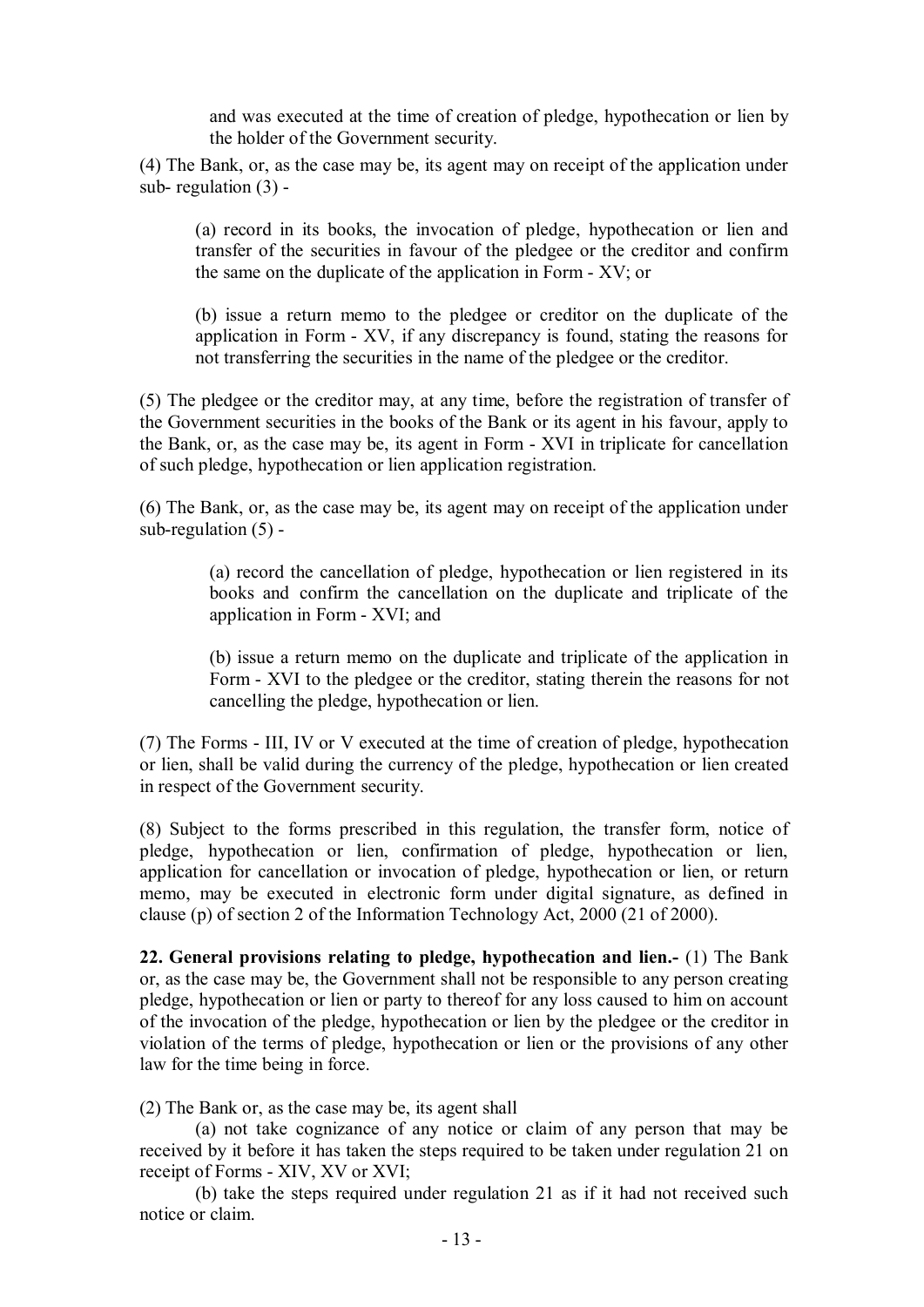(3) No transfer by the holder of any Government security in respect of which pledge, hypothecation or lien is in force shall be effected by the Bank or its agent without the prior concurrence of the pledgee or the creditor, as the case may be.

(4) The Government security in respect of which pledge, hypothecation or lien has been recorded in the books of the Bank or its agent, as the case may be, matures for repayment, the maturity proceeds shall not be payable to the holder of the security, without the written concurrence of the pledgee or creditor along with duly executed Form - XVI.

Explanation; For the purpose of regulation 21 and this regulation, –

(a) "pledgee" means a person in whose favour the Government security has been pledged;

(b) "creditor" means a person in whose favour the Government security has been hypothecated or a lien in respect thereof has been created.

## **CHAPTER VIII**

## **PAYMENT OF INTEREST AND MATURITY PROCEEDS**

**23. Payment of interest.** - Payment of interest on Government security shall be made and acknowledged in the following manner, namely, -

(1) Government promissory note - Where post dated interest warrants have not been issued, interest shall be paid by interest warrants issued by the Bank or if the holder so desires, by credit to his bank account through electronic means, on presentment of the Government promissory note.

(2) Stock or bond - Interest on stock or a bond held in a bond ledger account shall be paid by interest warrants issued by the Bank or its agent, as the case may be, or if the holder so desires, by credit to his bank account through electronic means.

(3) Bearer bond - Interest on a bearer bond, where applicable, shall be paid to any person who presents the coupon entitling him to such interest at the Public Debt Office or the treasury or sub-treasury, as the case may be, at which the bond is registered or enfaced for payment of interest.

(4) Notwithstanding anything contained in the provisions of this regulation, the Bank may arrange for payment of interest on a Government security at any place not provided herein or through any mode not provided herein.

**24. Discharge of a security. -** (1) For obtaining maturity proceeds due on a Government security, held in any of the following forms i.e.;

- (a) a Government promissory note; or
- (b) a bearer bond; or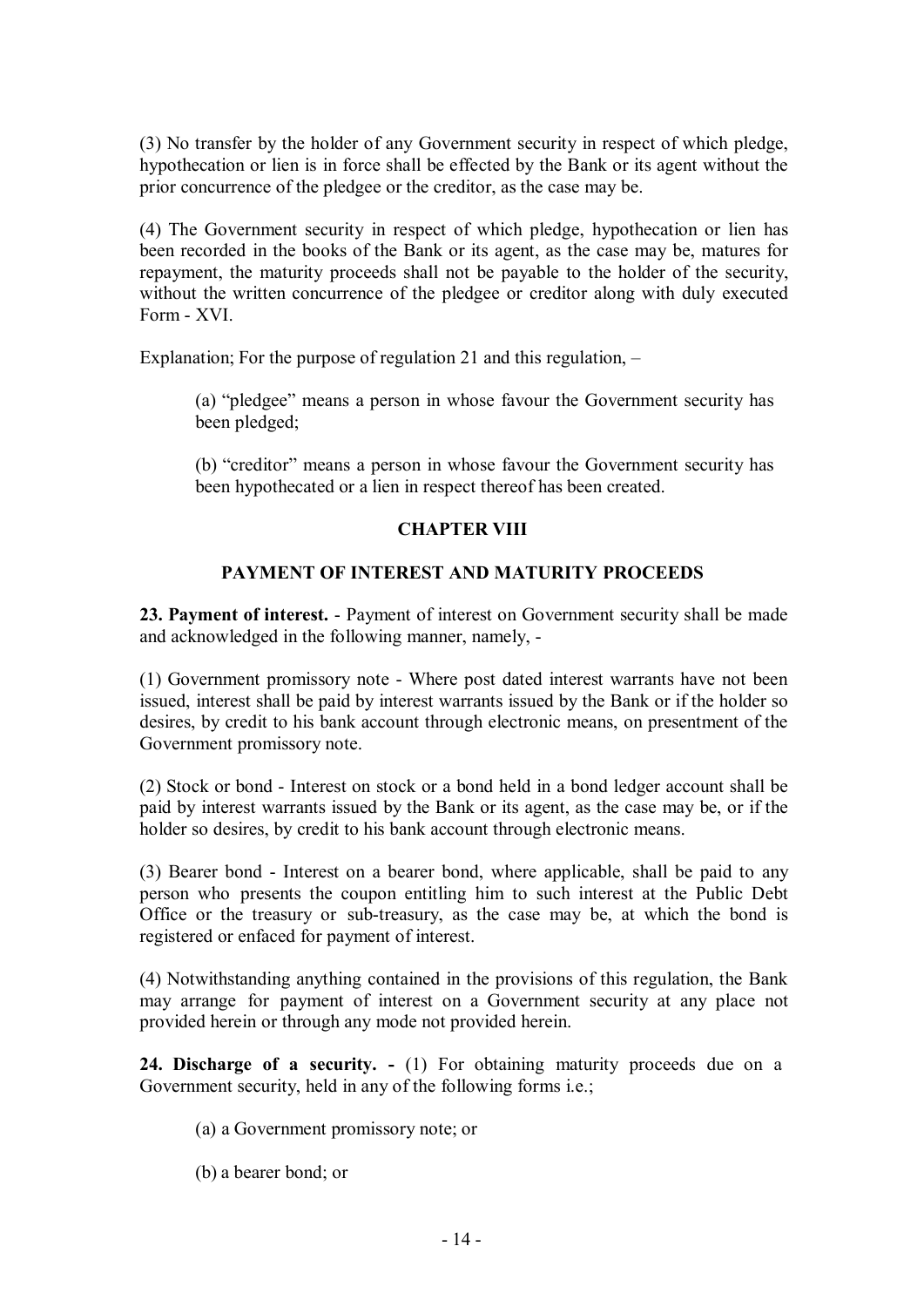- (c) a treasury savings deposit certificate; or
- (d) a defence deposit certificate;

the security shall be presented at the office at which the interest on the security is payable or at the Public Debt Office of domicile and signed, except in the case of a bearer bond by the holder, on its reverse, and in the case of bearer bond, coupon or coupons, if any, for the half-year preceding the date of payment of the principal shall be surrendered with the bond or bonds.

(2) (a) In the case of stock held in the subsidiary general ledger account or constituents' subsidiary general ledger account, payment of the maturity proceeds shall be made by a pay order issued by the Public Debt Office at which the stock is registered or by credit to the current account maintained with the Bank or any other account of the holder in any bank having facility of receipt of funds through electronic means;

(b) in the case of a Government security held in a bond ledger account, with the Bank or its agent, payment of the maturity proceeds shall be made by a pay order issued by the Public Debt Office or the agent, as the case may be, or by credit to the account of the holder in any bank having facility of receipt of funds through electronic means;

(c) in the case of a stock for which a stock certificate has been issued, payment of maturity proceeds shall be made by a pay order issued by the Public Debt Office at which the stock certificate is registered or by credit to the account of the holder in any bank having facility of receipt of funds through electronic means;

(d) for the purposes of making payment in respect of the securities, the original subscriber or the subsequent holders of such Government securities, as the case may be, shall submit to the Bank or its agent, as the case may be, in whose books such Government securities are registered, the relevant particulars of their bank account.

(3) Payment of maturity proceeds to the registered holder of a Government security on maturity date, in accordance with the provisions of sub-regulation (2), shall be a valid discharge for payment due thereon.

(4) A prize bond shall be presented for payment on maturity at the Public Debt Office or at any office authorised by the Government as an office of issue at the time when the loan to which the prize bond belongs was open to subscription.

(5) A defence deposit certificate shall be duly discharged by the holder on maturity and presented for payment at the Public Debt Office, New Delhi.

(6) If the Public Debt Office is of the opinion that a doubt exists relating to the title to a Government security, it may require the claimant to execute a bond in Form - XII with one or more sureties approved by the Public Debt Office, or to furnish an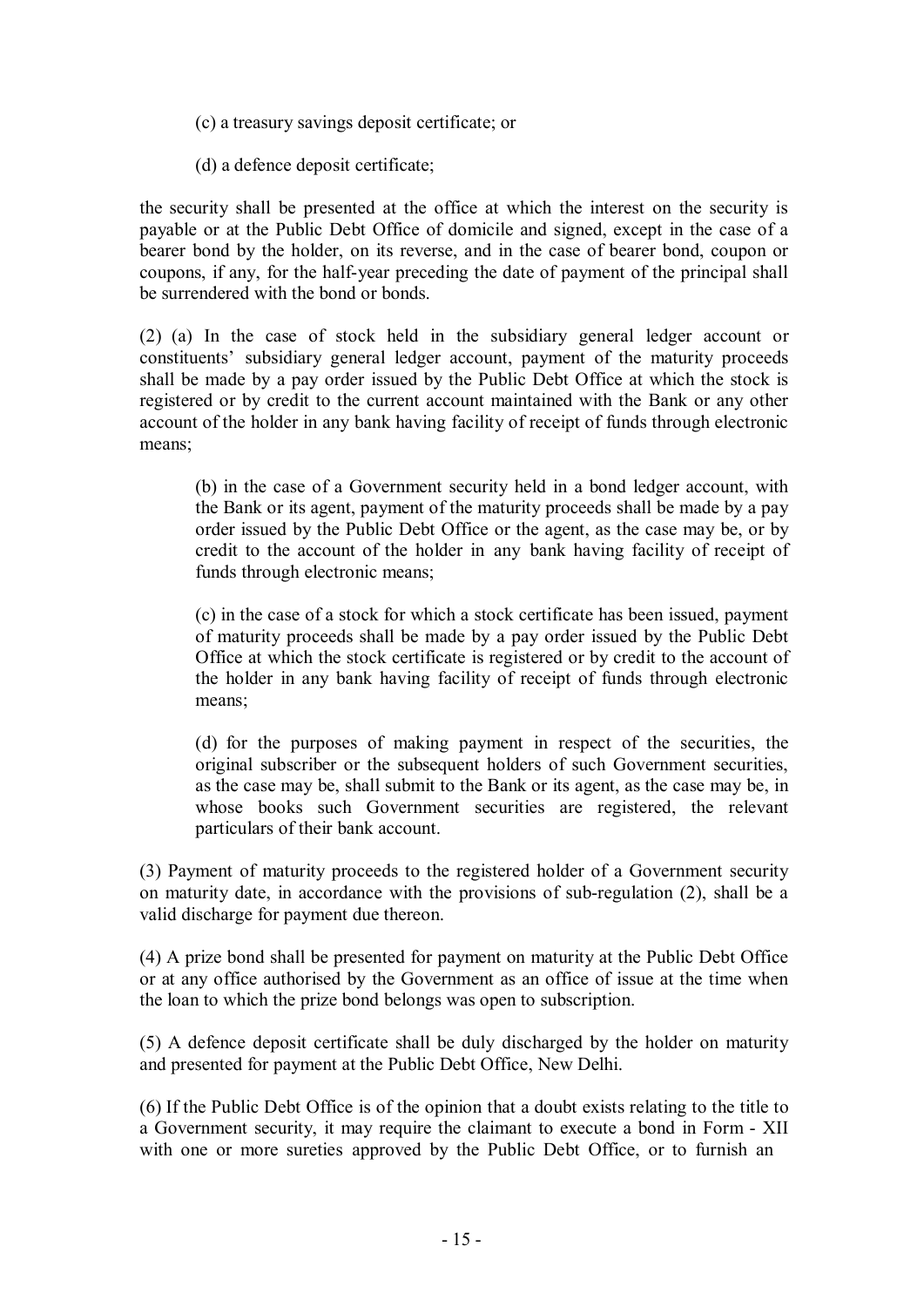indemnity bond not exceeding twice the value of the security, in favour of the Bank with a right to assign the bond or security to any person.

(7) The payment in respect of the securities referred to in sub-regulation (1) shall be made by Public Debt Office in good faith and without negligence to the person who purports to be the last holder of the same and such payment shall discharge the Bank and the Government of its liability under the said security.

**25. Disposal of securities which have been repaid, renewed, converted, etc.** - A Government security in respect of which a duplicate or a new Government security has been issued or which has been discharged by payment may be perforated, punched, cut or otherwise disposed of by the Bank in such manner as the Bank may consider necessary to ensure that the original security is not misused.

## **CHAPTER IX**

#### **FEES**

**26. Fees. - (1)** A fee of rupees twenty shall be payable for renewal, conversion or subdivision of the Government security and a fee of rupees hundred shall be payable for issue of a duplicate Government security:

Provided that no fee shall be payable -

(a) in respect of the conversion of a Government promissory note into stock certificate or credit thereof to subsidiary general ledger account including a constituents' subsidiary general ledger account or conversion credit of stock certificates to subsidiary general ledger account including a constituents' subsidiary general ledger account; or

(b) in respect of consolidation of Government securities; or

(c) in respect of the renewals due to filling up of interest cages at the back of Government promissory note (s) or filling up of transfer endorsement cages at the back of stock certificate (s).

(2) A fee of rupees ten shall be payable for obtaining information regarding Government security under regulations 18 or 19 and a fee of rupees two shall be payable for each page of certified copy granted under regulation 19 by way of cash against proper receipt or by demand draft or bankers cheque payable to the Bank.

> PRABAL SEN Principal Chief General Manager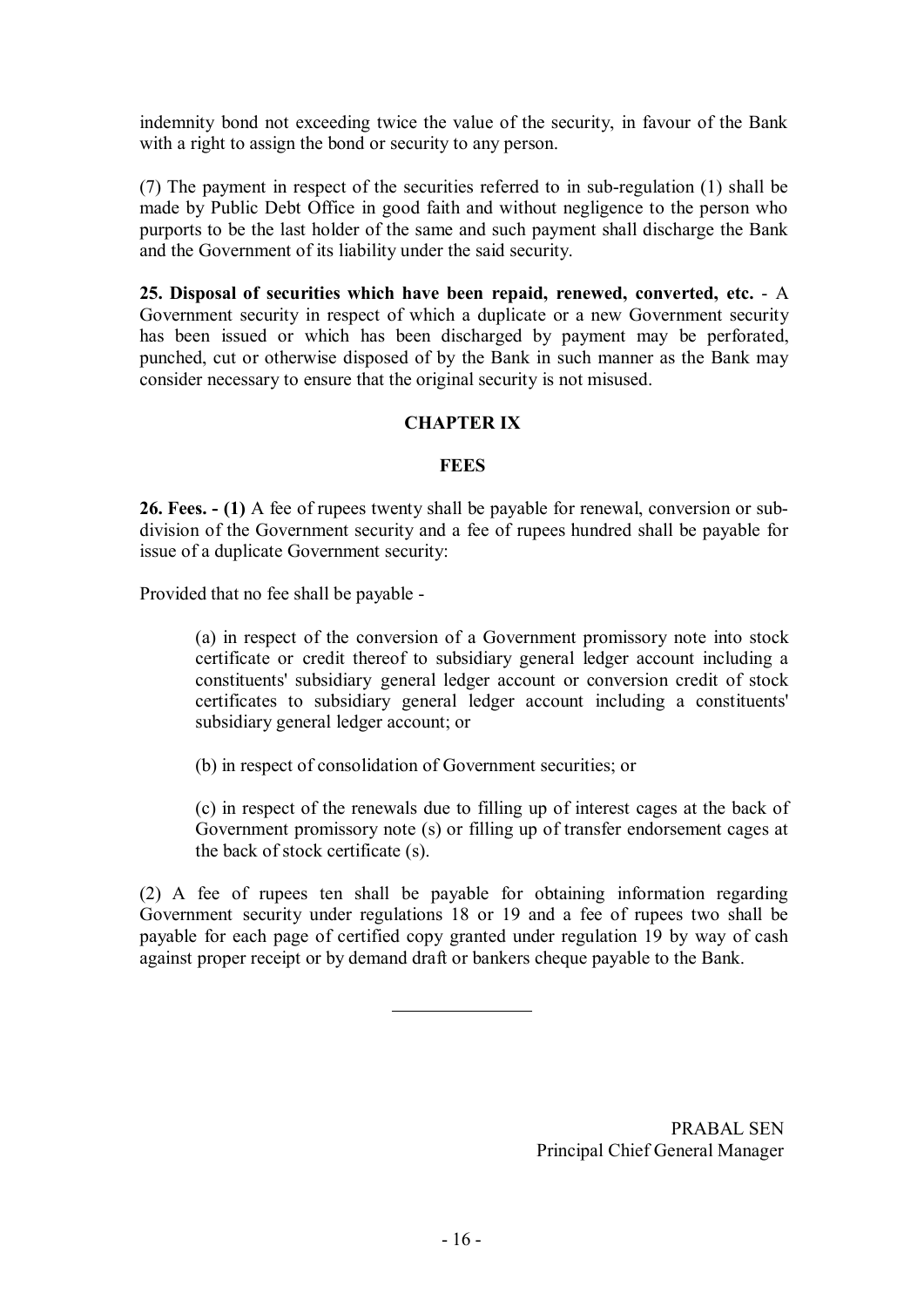# **FORM - I**

## [See regulation 3 (2)]

## **SUBSISDIARY GENERAL LEDGER/CONSTITUENTS' SUBSISDIARY GENERAL LEDGER ACCOUNT DETAILS**

- 1. Name of Member (s) or Account Holder (s):-
- 2. Subsidiary General Ledger or Constituents' Subsidiary General Ledger account number:-
- 3. Account Type:-
- 4. Current Account number or Settlement Account number or Designated Bank Settlement Account number of the member or account holder:-
- 5. Details of the transactions including therein;-
	- (a) Name of the counterparty:-
	- (b) Member Identification of the counterparty:-
	- (c) Transaction amount:-
	- (d) Balance:-
	- (e) Transaction reference:-
	- (f) Transaction type:-
	- (g) Date of transaction:-
	- (h) Description of the transaction:-
	- (i) Clearing Corporation of India Ltd. Transaction Reference number:-
- 6. Nomenclature of the security including therein;-
	- (a) Face value of the security:-
	- (b) Date of maturity of the security:-
	- (c) Name of the Government which has issued the security:-
	- (d) Rate of interest:-
	- (e) International Security Identification Number (ISIN):-
- 7. Total free balance:-
- 8. Anticipation balance:-
- 9. Details of securities under pledge or hypothecation or lien:-
- 10. Permanent Account Number (PAN):-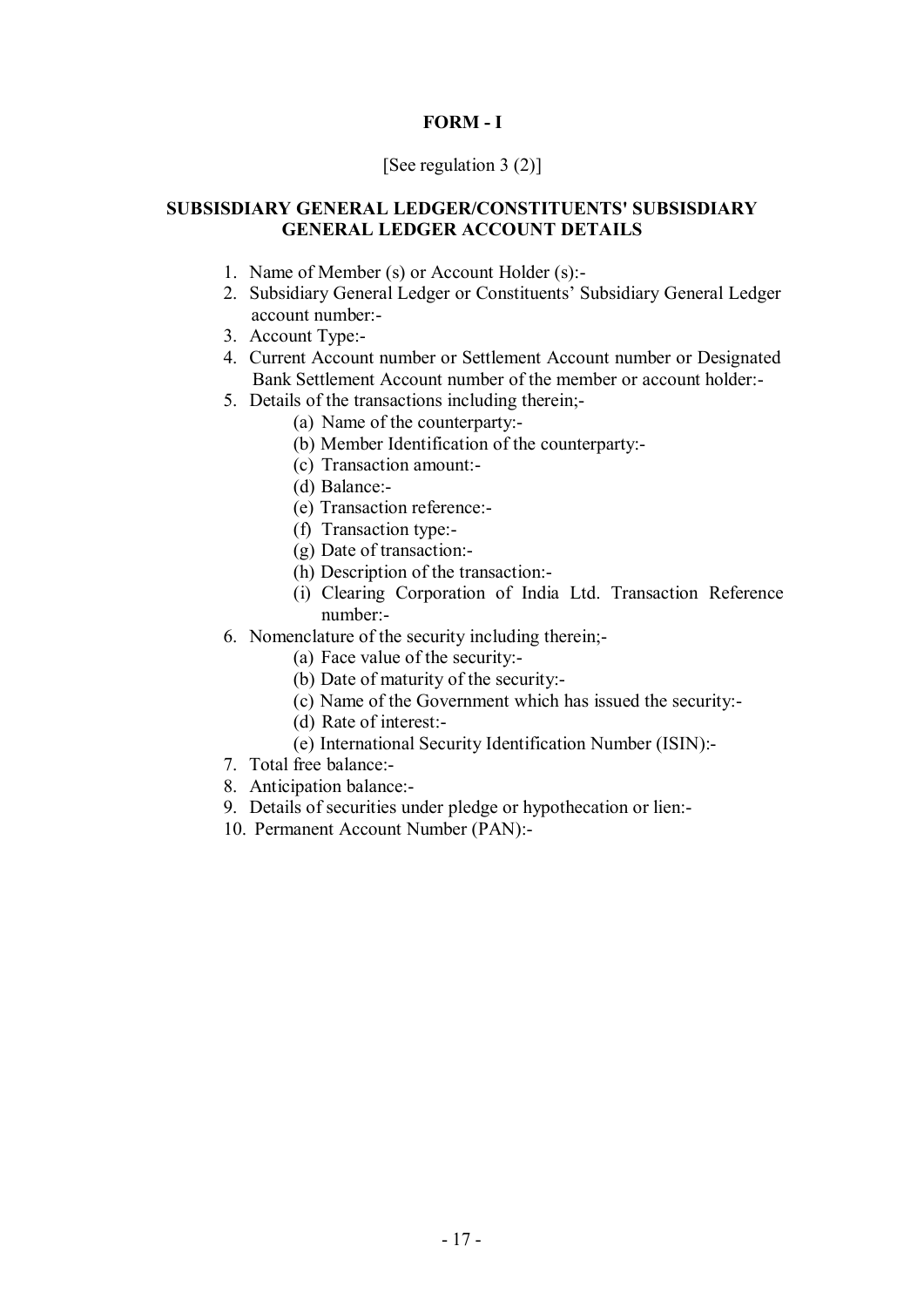# **FORM – II**

## [See regulation 3 (3)]

## **BOND LEDGER ACCOUNT DETAILS**

- 1. Name of investor:-
- 2. Bond ledger account number:-
- 3. Nomenclature of the scheme(s):-
- 4. International Security Identification Number (ISIN):-
- 5. Details of the investment including therein;-

(a) Date of investment;-

(b) Cumulative / non-cumulative;-

(c) Investment amount;-

- (d) Investment number:-
- 6. Details of transfer:-
- 7. Details of repayment:-
- 8. Details of nomination:-
- 9. Details of investor's bank account:-
- 10. Details of payment options (ECS/EFT/NEFT/RTGS/Payment Order/Interest Warrant):-
- 11. Details of investment under pledge or hypothecation or lien:-
- 12. Permanent Account Number (PAN) of the investor:-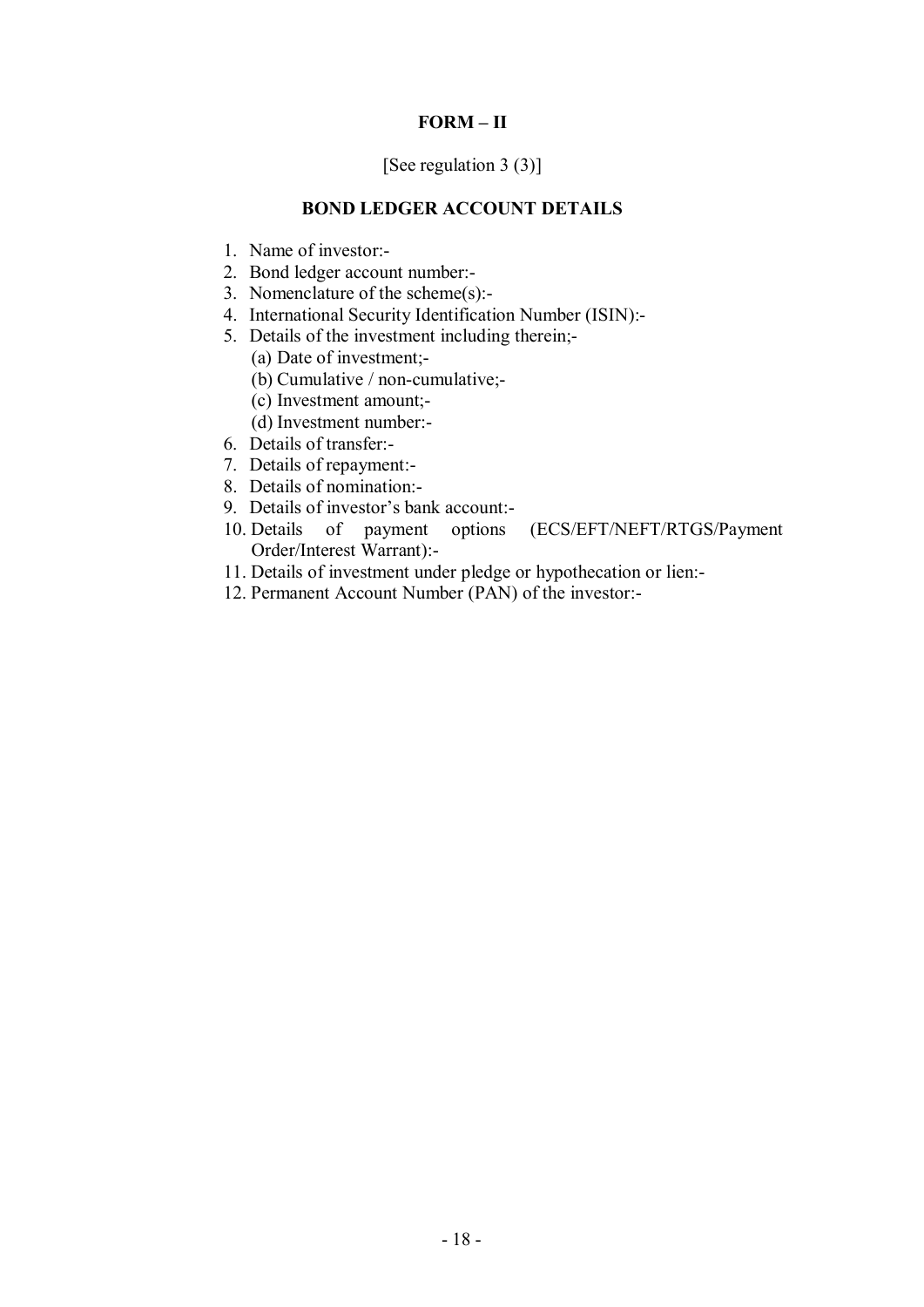## **FORM - III**

### [See regulations 4 (1) (c) and 21]

### **TRANSFER OF STOCK CERTIFICATES**

I/We\* …………………………. (transferor/s) do hereby assign and transfer my/our\* interest or share in the inscribed stock certificate number ……………..of ………… percent Government Loan of ……………. amounting to Rs. ………. being the amount /a portion of the stock for Rs. ………. as specified on the face of this instrument together with the accrued interest thereon to ……………………….(transferee/s), his / her / their\* executors, administrators or assigns, and I/We\* …….………… do freely accept the stock certificate number ……………….to the extent it has been transferred to me/us\*.

I/We\* ………………………. (transferee/s) hereby request that on my/our\* being registered as the holder/s of the stock transferred to me/us\*, the above stock certificate to the extent it has been transferred to me/us\* may be renewed in my/our\* name (s)/converted in my/our\* name(s).

[@I/W](mailto::@I)e\*………………………. (transferor/s) hereby request that on the above transferee(s) being registered as the holder/s of the stock hereby transferred to him/them\*, the aforesaid stock certificate to the extent it has not been transferred to him/them\* may be renewed in my/our\* name (s).

As witness, our hand the …………… day of …………… two thousand and ………………

| Signed by the above-named transferor |  |
|--------------------------------------|--|
|                                      |  |
|                                      |  |
| Signed by the above-named transferee |  |
|                                      |  |
|                                      |  |

\*: Delete whichever is not applicable.

[@: T](mailto::@)his paragraph is to be used only when a portion of the Certificate is transferred. \*\*: Signature, occupation and address of witness. Witness should be different for transferor and transferee.

#### **Transferred:**

Stock Certificate issued No/s …………………. dated ……………………………..

Manager, Reserve Bank of India, …………………………..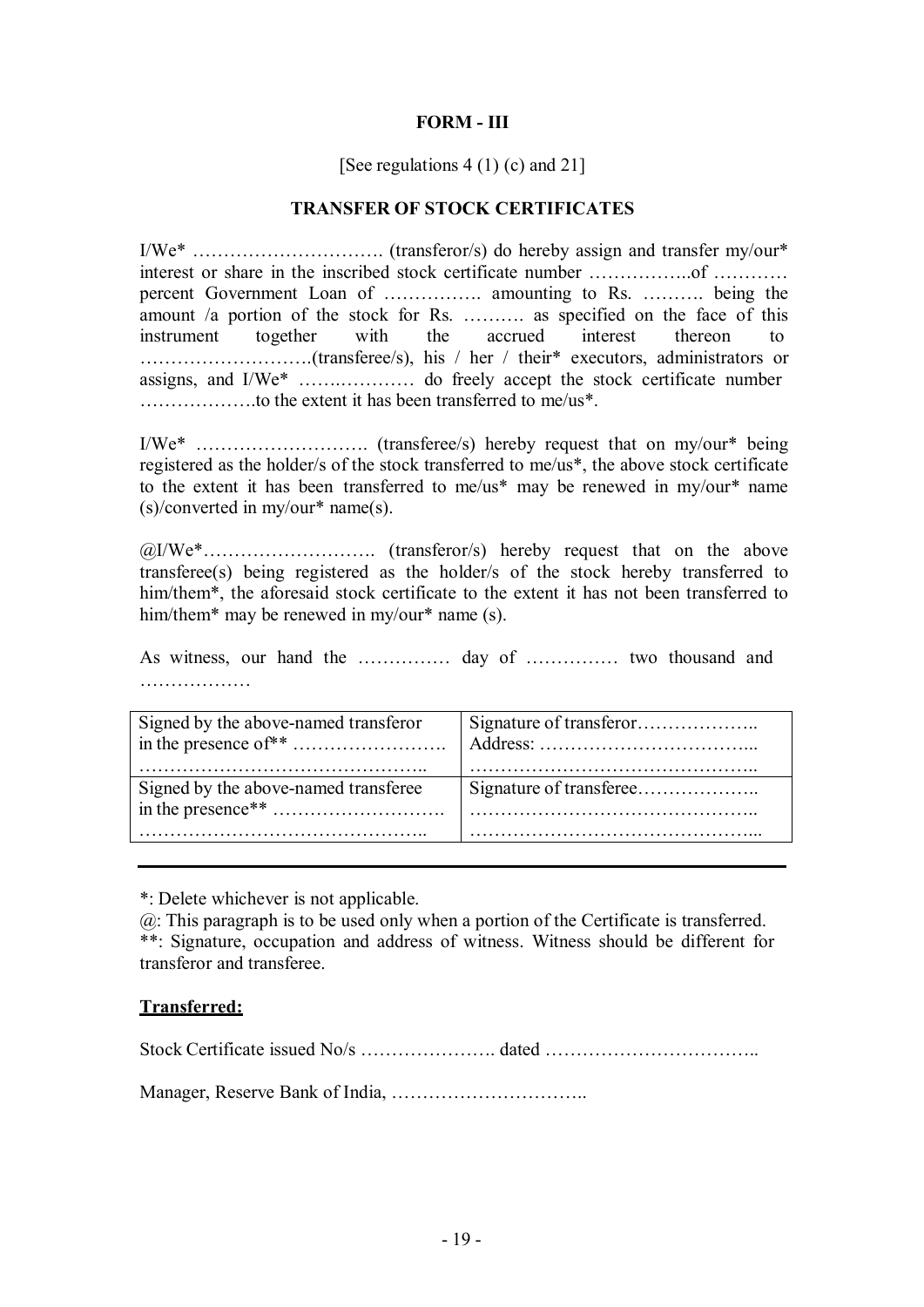# **FORM - IV**

[See regulations 4 (1) (d) and 21]

## **TRANSFER OF STOCK HELD IN THE RESERVE BANK OF INDIA (RBI) IN THE SUBSIDIARY GENERAL LEDGER ACCOUNT (SGL) INCLUDING A CONSTITUENTS' SUBSIDIARY GENERAL LEDGER ACCOUNT (CSGL) RELATING TO GOVERNMENT SECURITIES**

| Seller's Reference Number [ | <b>Buyer's Reference Number</b> |  |
|-----------------------------|---------------------------------|--|
| (A) Securities Transfer     |                                 |  |

1. Name(s) of the transferor (seller) SGL or CSGL A/c. (to debit)  $\overline{\phantom{a}}$ 

2. Name(s) of the transferee (buyer)  $\_\_\_\_\$ SGL or CSGL A/c. (to credit)

3. If sale is on behalf of the constituent, name of the constituent

4. If purchase is on behalf of the constituent, name of the constituent

# 5. **Particulars of Government securities**:

| SI. | Nomenclature    | ISIN Face    |              | Sale Price of Total Cost of | Accrued          |
|-----|-----------------|--------------|--------------|-----------------------------|------------------|
| No. | of the Security | Value $(in)$ | the security | Security $(Rs.)$            | interest $(Rs.)$ |
|     |                 | $Rs.$ )      | (in percent) |                             |                  |
|     |                 |              |              | (Sale Price/100 $x$ )       |                  |
|     |                 |              |              | Face Value)                 |                  |
|     |                 |              |              |                             |                  |
|     |                 |              |              |                             |                  |
|     |                 |              |              |                             |                  |

# (B) **Transaction Details - Applicable for both outright and first leg of Repo transactions**

| 1. Type of transaction- Outright / Repo    | 2. Is it RBI or inter-bank Repo    |
|--------------------------------------------|------------------------------------|
| 3. Date of Contract                        | 4. Date of Settlement              |
| 5. Income tax, if any, (Rs.)               | 6. Other payments, if any, $(Rs.)$ |
| 7. Consideration amount (in words) Rupees: |                                    |
| <b>Broker Amount:</b>                      | <b>Brokerage Code:</b>             |
| 8. For Buyer: Rs:                          |                                    |
| <b>Broker Amount:</b>                      | Brokerage Code:                    |
| 9. For Seller: Rs:                         |                                    |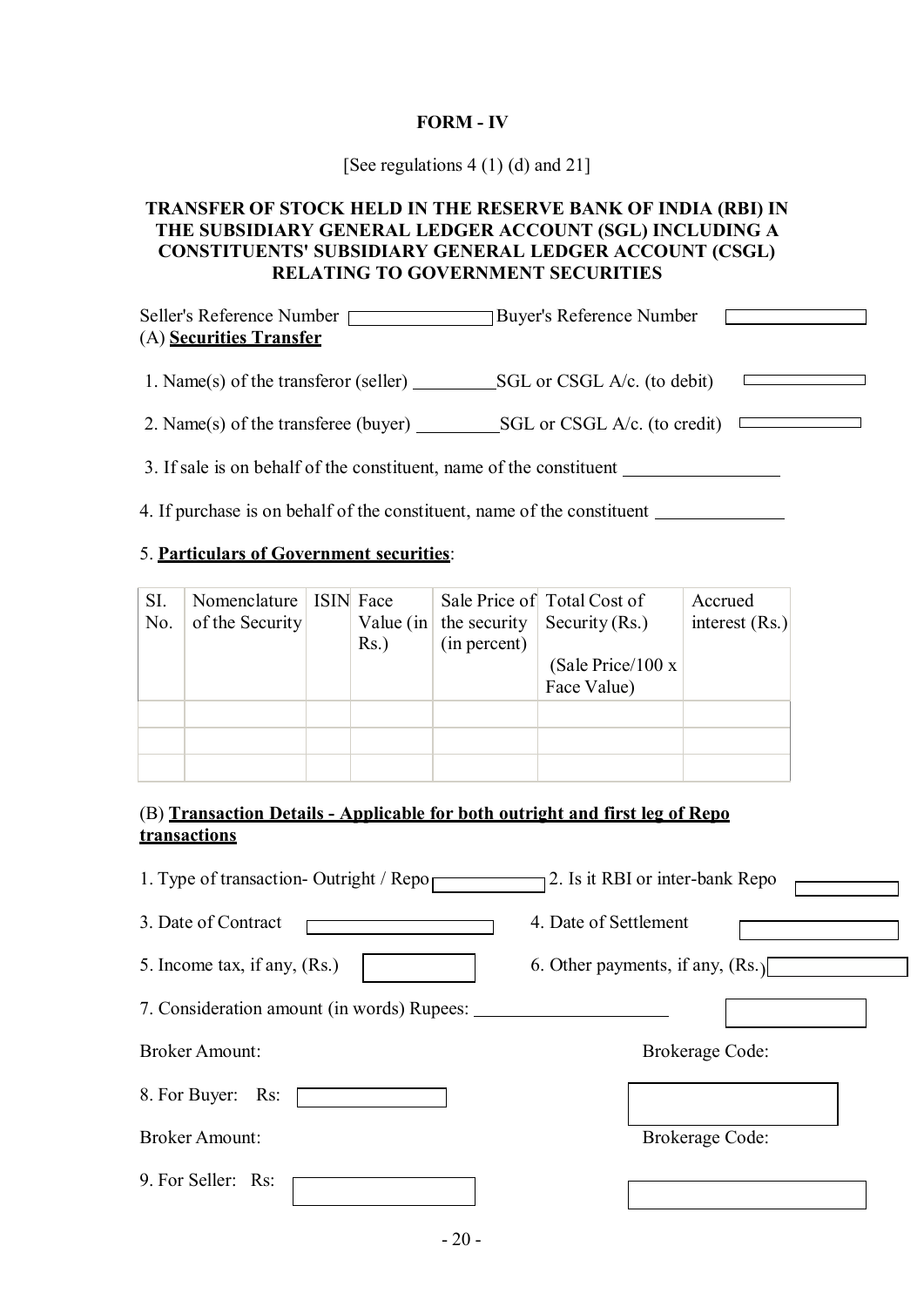## (C) **Details in respect of Repo transactions:**

| 1. Date of Repurchase: | 2. Repurchase agreement rate |  |
|------------------------|------------------------------|--|
|                        |                              |  |

(2nd Leg) ………………………………………. (in percent)

3. Consideration amount for Repurchase leg (in words) Rupees. Rs

We hereby authorise RBI to debit / credit our above referred SGL or CSGL Accounts and credit / debit our current accounts / settlement accounts designated for the purpose with the amount of consideration as stated under item  $B(7)$  and or C (3), as the case may be, per contra as specified.

Signed on the  $\qquad \qquad$  day of the month of  $\qquad \qquad$  of the year

Signature(s) of transferor: ………………… Signature(s) of transferee: ……………......

PAN No.: PAN No.:

(In case of electronic submission, digital signatures of the authorized officials for SGL Account and Current Account of transferor and transferee will replace physical signatures)

#### **Notes:**

1. The form should be submitted to RBI within one working day after the date of signing the transfer form and on or before the settlement date, failing which, it is liable to be rejected.

2. All the instructions in the form should be complied with, failing which the form is liable to be rejected.

3. The Current Account designated or linked to the SGL or CSGL Account as per the mandate will be operated.

4. In case of Repo transactions, this form will be considered for effecting the repurchase leg of the transaction as per the details given under item (C) above.

5. The transactions conducted on behalf of the constituents should be given effect to in the constituents' account maintained with the principal (SGL account holder) immediately.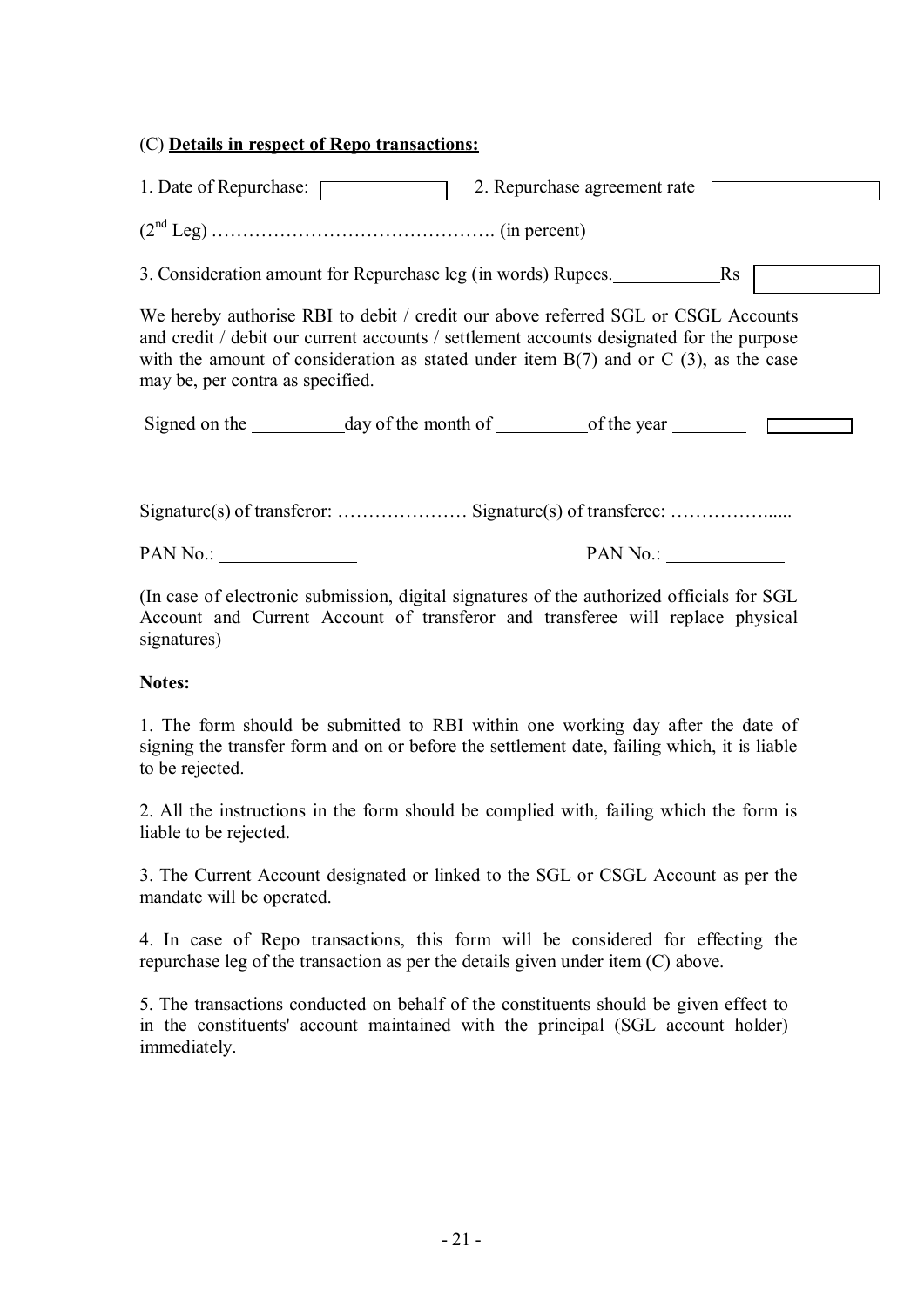### **FORM - V**

#### [See regulations  $4(1)(e)$  and  $211$ ]

### **TRANSFER OF SECURITIES HELD IN THE RESERVE BANK OF INDIA (RBI) IN THE BOND LEDGER ACCOUNT RELATING TO GOVERNMENT SECURITIES**

I/We\* …………………………. (transferor/s) do hereby assign and transfer my/our\* interest or share in the Bond Ledger Account of the ……………….. Bonds amounting to Rs… being the amount / portion of the bonds for Rs… held in the Bond Ledger Account No. ……………… together with the accrued interest thereon due for repayment on ………….. to ……………………. (transferee/s), his/her/their\* executors, administrators or assigns, and I/We\* …….………… (transferee/s) do freely accept the Bonds in the above Bond Ledger Account No. ……………. amounting to Rs…

I/We\* …………………………………………………. (transferee/s) request that I/We\* may be registered as the holder/s of the Bond hereby transferred to me/us\* and a Bond Ledger Account may be opened in my/our name\* credited to my/our Bond Ledger Account No\* ………………….

[@I/W](mailto::@I)e\* ……………………………………. (transferor/s) hereby request that on the above transferee(s) being registered as the holder(s) of the Bond hereby transferred to him/them\* the aforesaid Bond, to the extent it has not been transferred to him/them\*, may continue in my/our\* Bond Ledger Account No ……………………..

As witness, our hand the …………… day of …………… two thousand and ……………………

| Signed by the above-named transferor |  |
|--------------------------------------|--|
|                                      |  |
|                                      |  |
| Signed by the above-named transferee |  |
|                                      |  |
|                                      |  |
|                                      |  |

\*: Delete whichever is not applicable.

[@: T](mailto::@)his paragraph is to be used only when a portion of the Bond is transferred.

\*\*: Signature, occupation and address of witness. Witness should be different for transferor and transferee.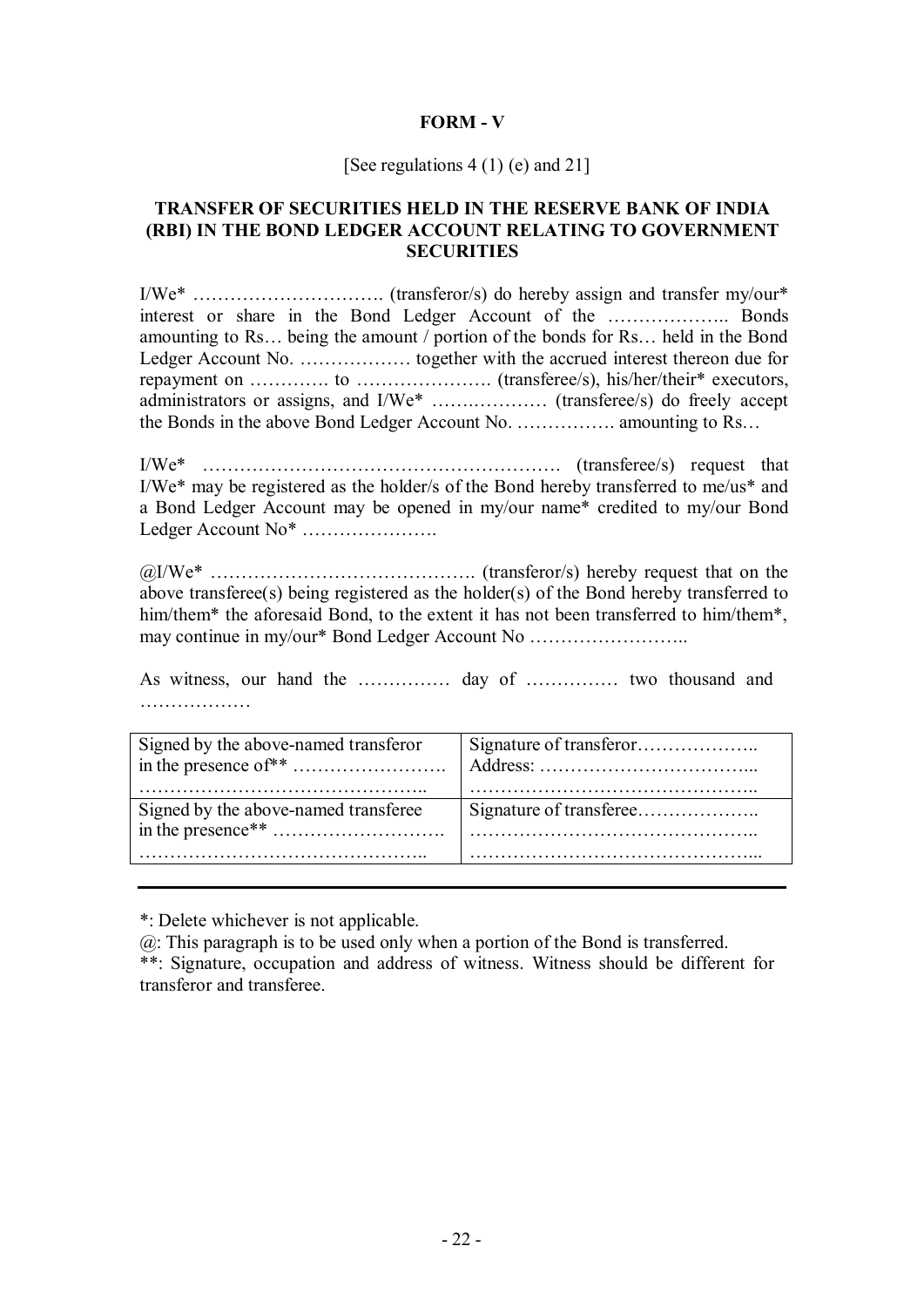## **FORM - VI** [See

### regulation 7]

## **NOMINATION**

I/We …………………………………………………………… (Name and address), the holder/s of Stock certificate/BLA No ……………… for the loan ……………….. hereby nominate the following person/s who shall on my/our death have the right to the Government securities/Bonds and receive payment of the amount for the time being due on the Government securities / Bonds specified below:

### **PARTICULARS OF NOMINEE:**

| Date          | Amount | Date of   | <b>Full name with</b> | Date          | <b>Relation-</b> | <b>Particulars</b> |
|---------------|--------|-----------|-----------------------|---------------|------------------|--------------------|
| <sub>of</sub> | Rs.    | repayment | expanded              | <sub>of</sub> | ship to          | of bank            |
| issue         |        |           | initials and          | birth         | holder/s         | account            |
|               |        |           | address of            | in case       |                  |                    |
|               |        |           | nominee               | 0f            |                  |                    |
|               |        |           |                       | minor         |                  |                    |
|               |        |           |                       |               |                  |                    |

### **To be filled in case if nominee is minor**: As ……………………………………….

the sole nominee above is a minor on this date, I/We appoint Shri/Smt./Kum …………………………………………… to receive the amount for the time being due to the above Government securities/Bond in the event of my/our death during the minority of the said nominee .........................................................................

**If the nomination is in substitution of the one already made**: This nomination is in substitution of the nomination dated ………………… made by me/us and registered on your books at ……………………….. which shall stand cancelled on registration of this nomination.

| Place: | (Signature(s) of the Stock Certificate holder (s) |
|--------|---------------------------------------------------|
| Date:  | / $BLA$ holder(s))                                |

Signature with name and address of witnesses:

1………………………………………………………………………………………… 2…………………………………………………………………………………………

#### **Acknowledgment**

We acknowledge having registered the nomination in favour of ……………………… (Name of nominees) for the Stock Certificate/BLA No. …………………… for the loan ……………………… and the nomination registration no. is ………………… Please quote the above nomination registration no. in all communication pertaining to change or cancellation of nomination.

Date: …………………. Authorised Official ……………………..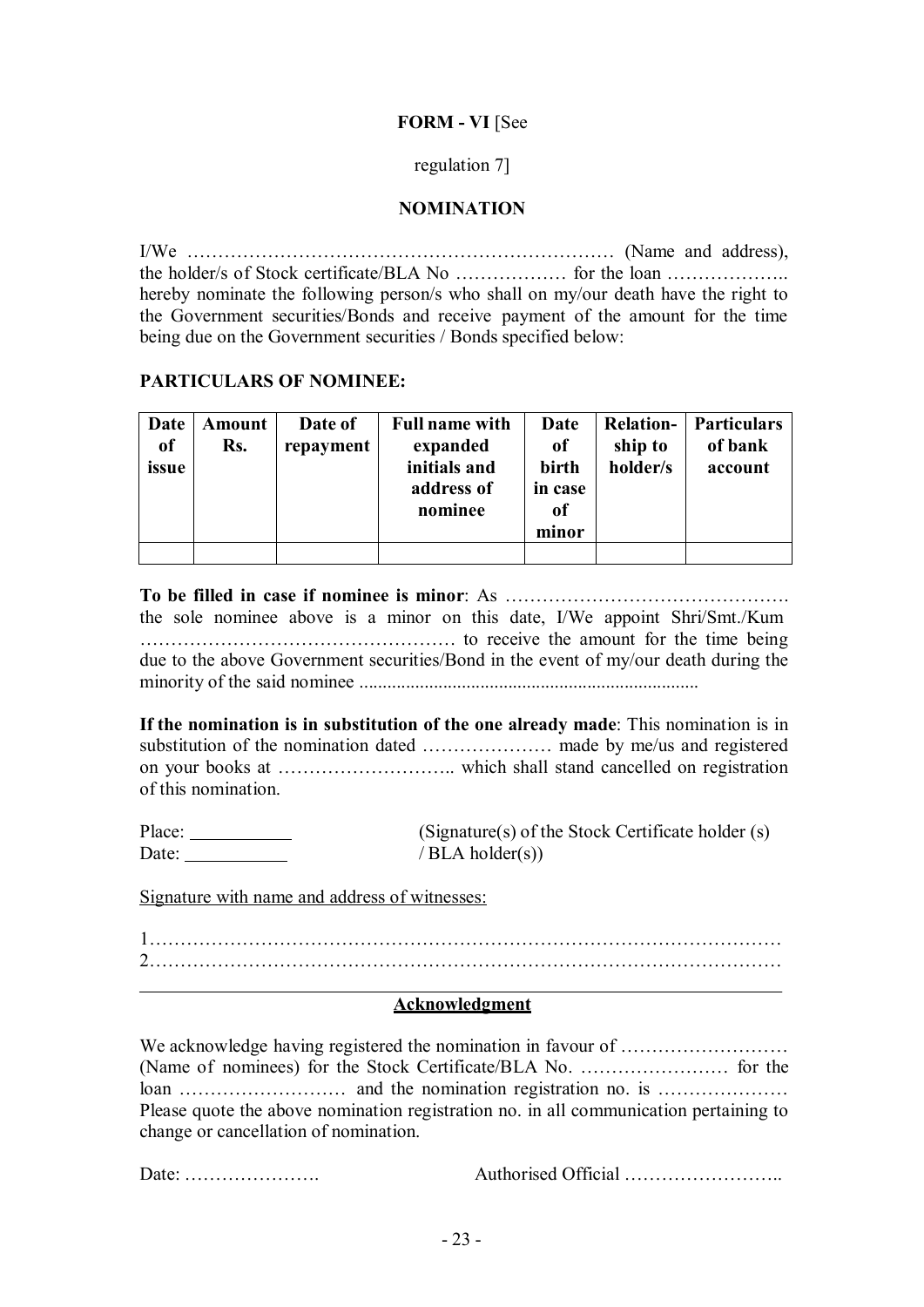## **FORM - VII**

## [See regulation 7]

### **CANCELLATION OF NOMINATION**

I/We ……………………………………… (name and address) do hereby cancel the nomination dated ………………………… made by me/us in respect of the following Stock certificate/Bond Ledger Account No., and registered by the Public Debt Office/branch of the Agency bank on ……………………(date) vide registration no. ………………...

# **Particulars of the Stock Certificate/Bonds**

| Date of Issue | Nomenclature of<br>the loan | <b>Stock Certificate /</b><br>BLA No. | Amount (Rs.) |
|---------------|-----------------------------|---------------------------------------|--------------|
|               |                             |                                       |              |

| Place: | (Signature(s) of the Stock Certificate holder (s) |
|--------|---------------------------------------------------|
| Date:  | / $BLA$ holder(s))                                |

Signature with name and address of witnesses:

1………………………………………………………………………………………… 2…………………………………………………………………………………………

## **Acknowledgment**

We acknowledge having cancelled the nomination in favour of ……………………… (Name of nominees) for the Stock Certificate/BLA No. …………………… for the loan ……………………… noted vide our nomination registration no. …………….. dated …………………

Date: …………………. Authorised Official ……………………..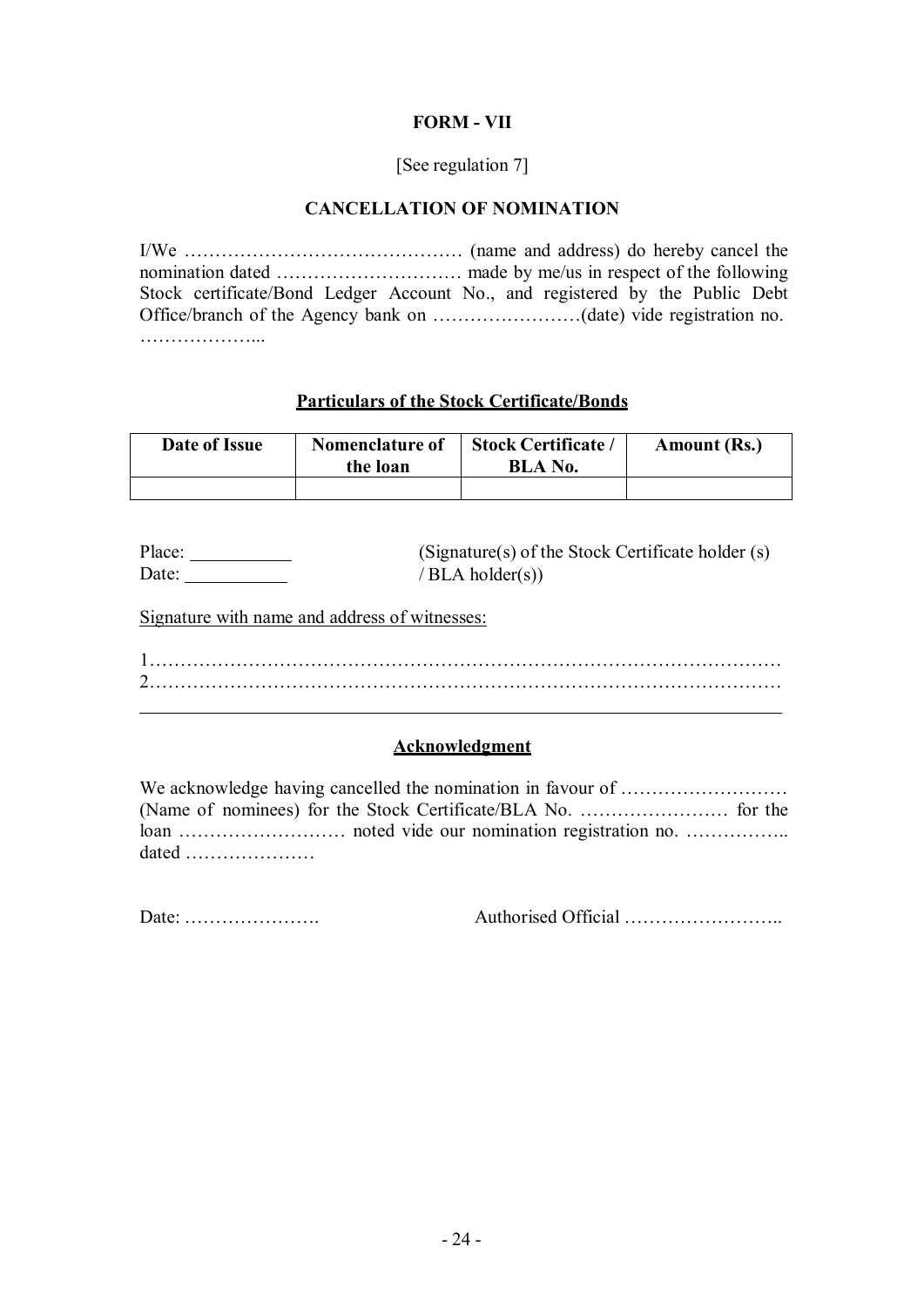#### **FORM - VIII**

#### [See regulation 11 (3)]

### **NOTIFICATION OF LOST (STOLEN, DESTROYED, MUTILATED OR DEFACED, AS THE CASE MAY BE) GOVERNMENT PROMISSORY NOTE.**

"The Government promissory note no. ………………... of the ……………. (Nomenclature of the loan) for Rs… originally standing in the name of …………………….. and last endorsed to this notifier, by whom it was never endorsed to any other person having been lost (stolen, destroyed, mutilated or defaced) notice is hereby given that payment of the above note or notes and the interest thereupon has been stopped at the Public Debt Office and that application is about to be made for the issue of a duplicate in favour of this notifier. The public are cautioned against purchasing or otherwise dealing with the above promissory note or notes. The public are requested to inform the notifier at the following address if they come across the above Government promissory note or notes.

Name of person notifying: Address: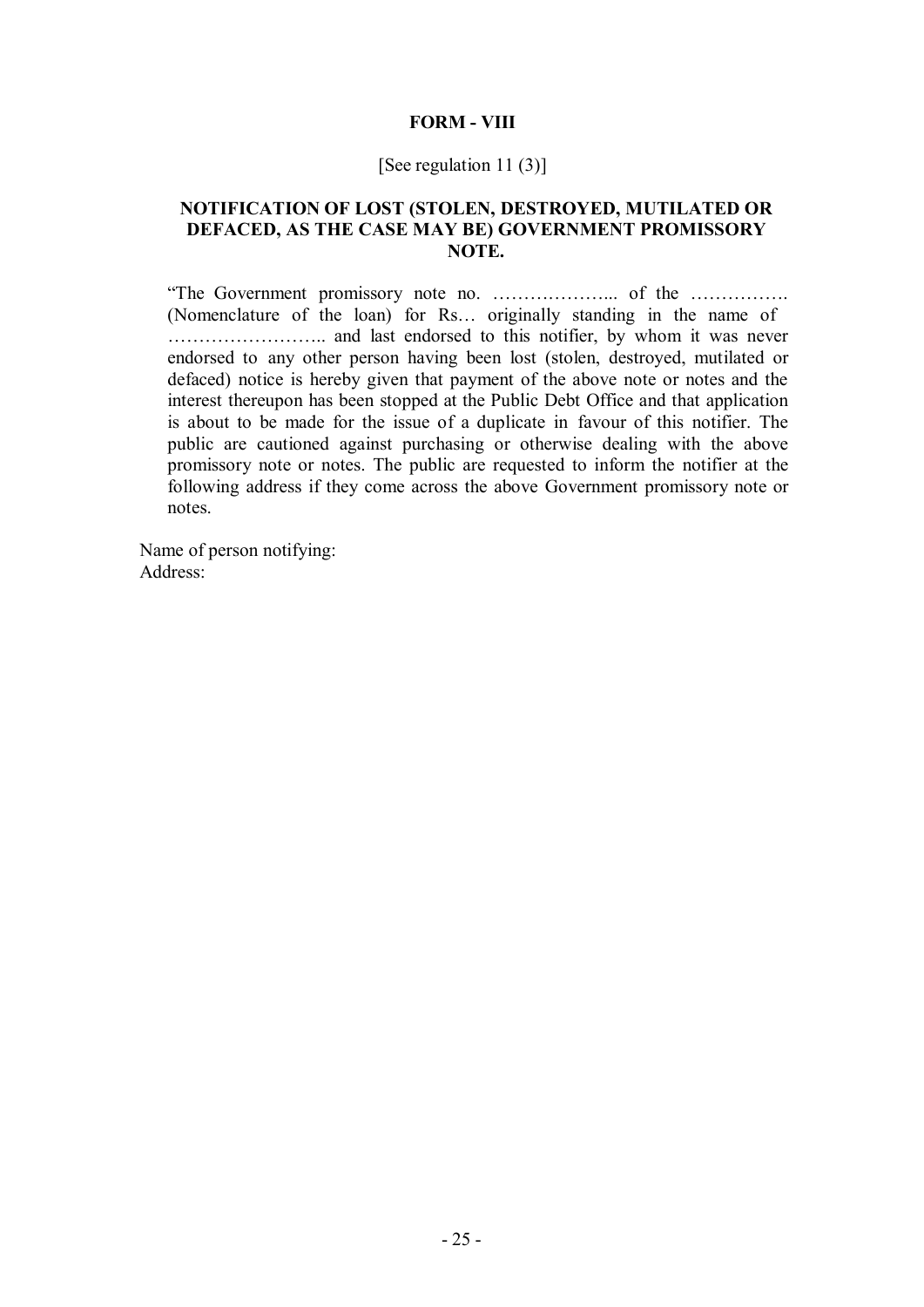#### **FORM - IX**

#### [See regulation 16 (b)]

## **ENDORSEMENT FOR THE RENEWAL OF A STOCK CERTIFICATE**

Received in lieu hereof a renewed Stock Certificate of the …… per cent loan of …………………… for Rs… in the name of ………………………… with interest payable at …………………………….

Signature of the registered holder/duly authorised representative of (name of registered holder)………………………………….

### **FORM - X**

#### [See regulation 16 (b)]

#### **ENDORSEMENT FOR SUB-DIVISION OF A STOCK CERTIFICATE**

Received in lieu of this stock certificate, ………. stock certificates for Rs… respectively of the ………………… per cent loan of ……………. with interest payable at …………………………..

Signature of the registered holder/duly authorised representative of (name of registered holder)…………………..

#### **FORM - XI**

#### [Regulation 16 (b)]

#### **ENDORSEMENT FOR CONSOLIDATION OF STOCK CERTIFICATES**

Received in lieu of stock certificate nos. …………. for Rs… respectively of the ……………. per cent loan of ………………, a stock certificate for Rs…of the …… per cent loan of ………………. with interest payable at ……………………...

Signature of the registered holder/duly authorised representative of (name of registered holder) ……………………………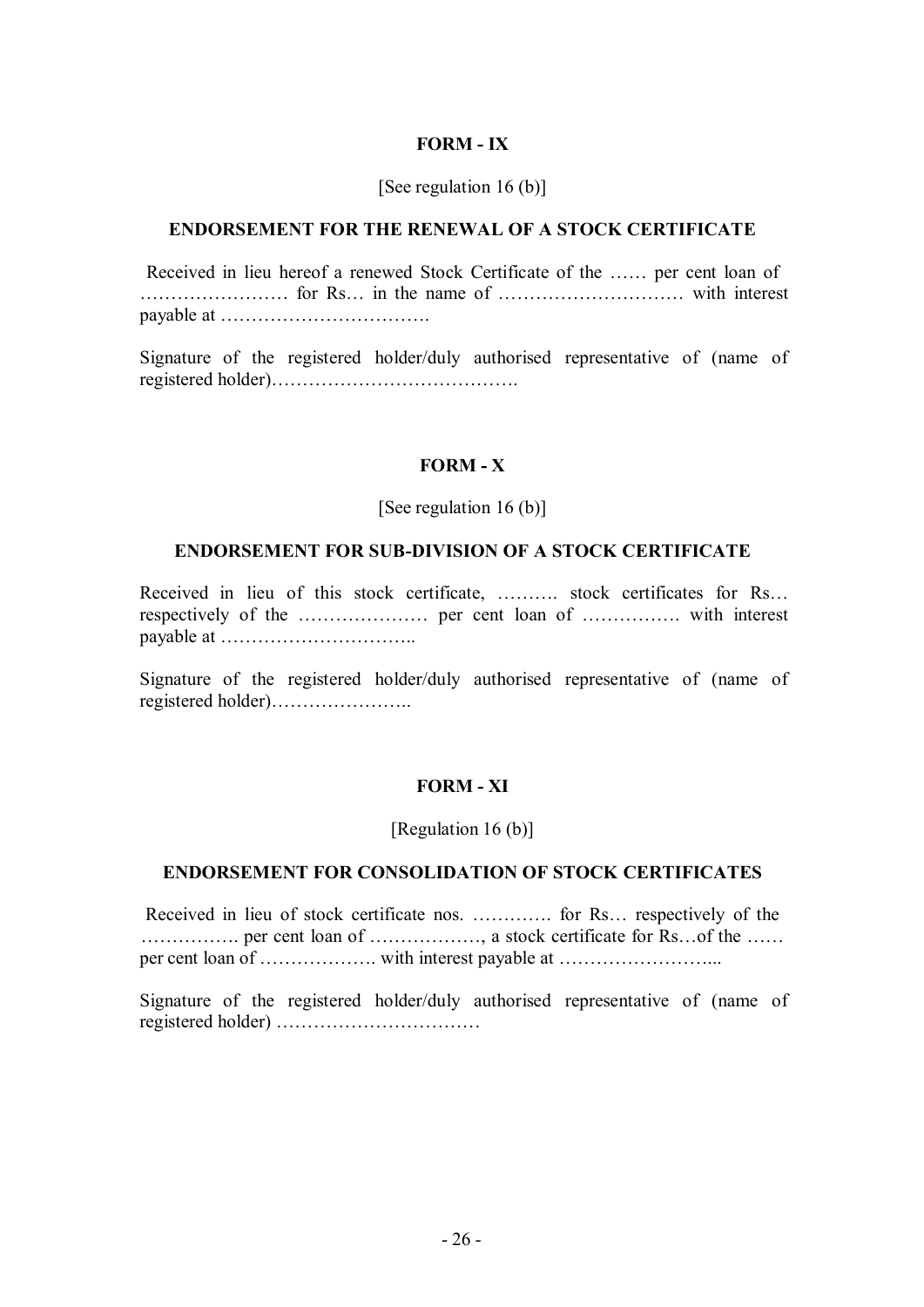## **FORM - XII**

[See regulation 24(6)]

### **SECURITY BOND**

This Agreement is made on the ..................... day of ...............…………… between ....................................... son/daughter/wife of …………….......................... resident of ...................................... on the one part and the Reserve Bank of India on the other part.

Whereas I/we am/are…………….............................. the true and lawful owner/s of the Government securities specified in the Schedule "A" hereto annexed.

And whereas I/we have applied to the Reserve Bank of India, Public Debt Office, ....................... for issue of the duplicate/repayment of the said Government securities and the said Bank have consented so to do upon my/our giving a security of Rs. ……………. to meet a claim by a rightful owner to the said securities in case there shall be such a claim.

Now these Present witness that in pursuance of the aforesaid agreement I/we hereby oblige myself/ourselves to make good the claim of the rightful owner in respect of the said securities and I/we hereby further agree that this bond may be held by the said Bank and the said Bank may assign the Bond to the rightful owner of the said securities.

In witness whereof I/we have subscribed my/our name/names this ....................... day of …………….

Signed by the within-mentioned in the presence of .................................

……………… Principal

I/We ………………………… son/daughter/wife of ………………………… resident of ………………………………………………… hereby undertake to make good any claim to the rightful owner of the Government securities mentioned in the schedule hereto in case the principal/principals makes/make default in payment of the claim by virtue of the above agreement.

| Signed | the | within-mentioned | 1n | the | presence |
|--------|-----|------------------|----|-----|----------|
| ∩t     |     |                  |    |     |          |
|        |     |                  |    |     | .        |

Surety

#### Schedule "A" referred to in the Bond

| Nomenclature of the<br>security | Distinctive<br>Number | Date of Issue | Amount |
|---------------------------------|-----------------------|---------------|--------|
|                                 |                       |               |        |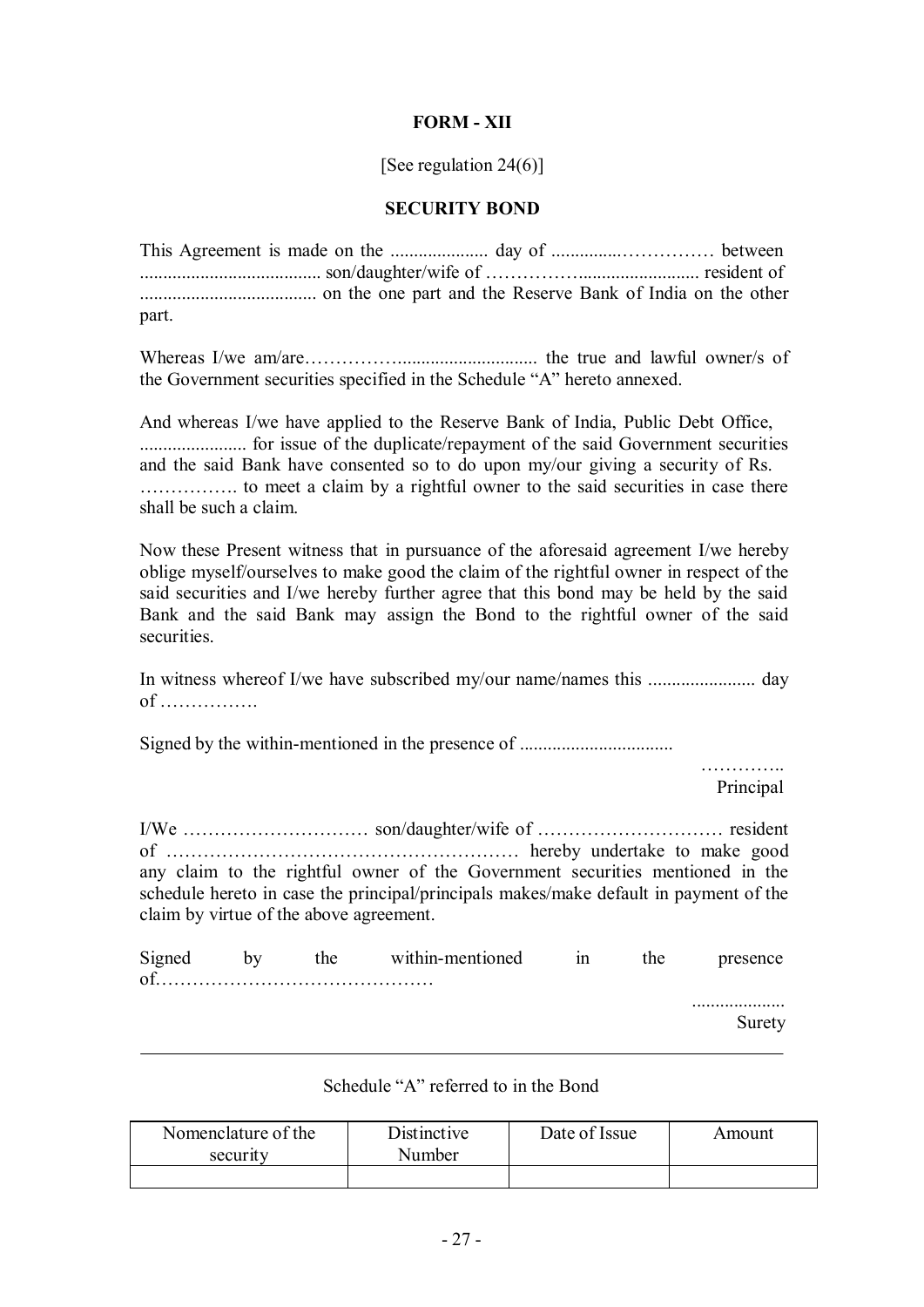#### **FORM - XIII** [See

#### regulation 20]

#### **INDEMNITY BOND**

Whereas I/We ……………………………………………… son/daughter/wife of ………………resident at ……………………. (and son/daughter of resident at)…………… claim to be entitled ……………………… (here state in what capacity claim to the notes is made) to the security(ies) specified in the schedule hereunder written and have represented to the Reserve Bank of India, Public Debt Office,……………………… that the said security(ies) has/have been……………….. and have applied to the Reserve Bank of India, Public Debt Office,……………………, for an inspection of the said security(ies) and also for all other information and particulars respecting the said security(ies) and whereas the Reserve Bank of India, Public Debt Office,……………………has agreed to give inspection and to afford to me/us all information and particulars affecting the said security(ies), I/We oblige myself/ourselves my/our heirs and assigns whatsoever …………………. (to be omitted if bond taken from one person only) jointly and severally to guarantee and defend and relieve the Reserve Bank of India, Public Debt Office,………………….. and the Government to the extent of Rs……………………from all and any claim, question and expenses which may be raised against or incurred by the Reserve Bank of India, Public Debt Office,………………………. or the Government in reference to the said note(s) and/or security(ies).

In witness hereof I/We have subscribed my/our name(s) this…………..day of …………………….

Signed by the within mentioned in the presence of ……………………………………….

> …………………….. Applicant's signature

[*The schedule referred to in the foregoing Bond*]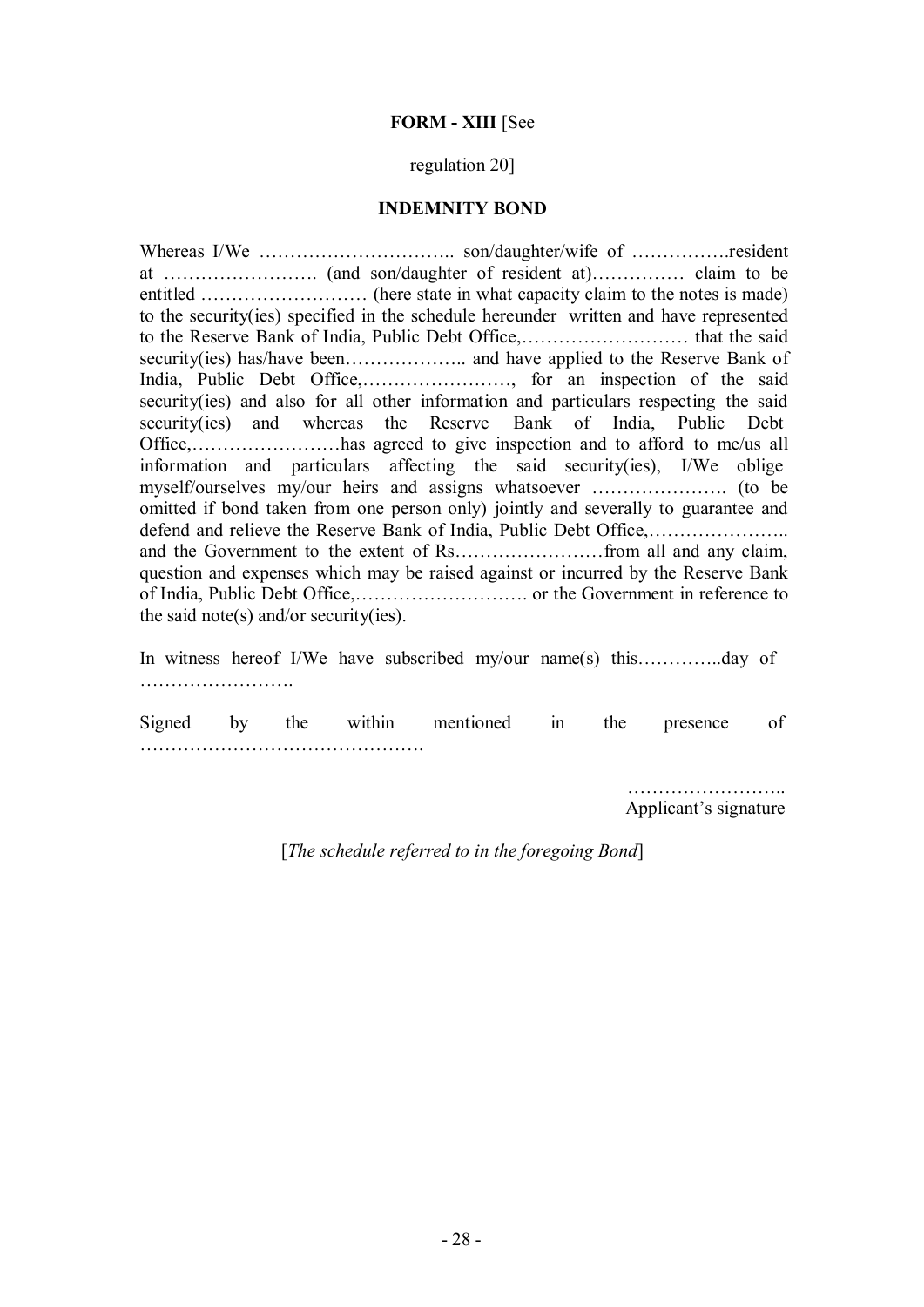## **FORM - XIV**

### [See regulations 21 (1), (2), (3) and 22(2)]

## **NOTICE OF PLEDGE/HYPOTHECATION/LIEN OF GOVERNMENT SECURITIES**

| To.                   | Tо.                     |                   |
|-----------------------|-------------------------|-------------------|
| The Regional Director | The Manager,            | The Manager       |
| Reserve Bank of India | Name of CSGL A/c Holder | Name of the agent |
| Public Debt Office    |                         | Address:          |
|                       |                         |                   |

Dear Sir,

Please take notice that I/we …………………………………………… [name(s) of the holder(s)] have pledged/hypothecated/created  $\text{lien}^1$  on the Government securities specified in Schedule 'A' hereto annexed {and have deposited the original scrip(s) with…..………………………………………………………………….name(s) of the Pledgee(s)/Creditor(s) $\}^1$ . A duly executed transfer form is deposited with the pledgee<sup>2</sup>. Please record pledge/hypothecation/lien<sup>1</sup> in your books of account in respect of the securities listed in Schedule 'A' and oblige.

Yours faithfully,

### **Schedule 'A'**

| Nomenclature of<br>the security and<br>ISIN | Distinctive<br>number of the<br>physical<br>security | SGL/CSGL/<br>Bond<br>Ledger<br>Account No | Date of<br>maturity | Face value of<br>security |
|---------------------------------------------|------------------------------------------------------|-------------------------------------------|---------------------|---------------------------|
|                                             |                                                      |                                           |                     |                           |

Note: (i) This form has to be submitted in triplicate. Counter receipt will be issued if submitted at the counter. The Public Debt Office will retain the original. Confirmation of having recorded the pledge/hypothecation/lien in the books of Public Debt Office will be issued on the duplicate and triplicate. Holder(s)/borrower(s) or pledge(s)/creditor(s) shall arrange to collect the same by surrendering the counter receipt duly discharged.

<sup>&</sup>lt;sup>1</sup> Strike out in the case of hypothecation, lien on securities held in SGL, CSGL A/c or BLA.

<sup>&</sup>lt;sup>2</sup> Strike out in the case of hypothecation or lien.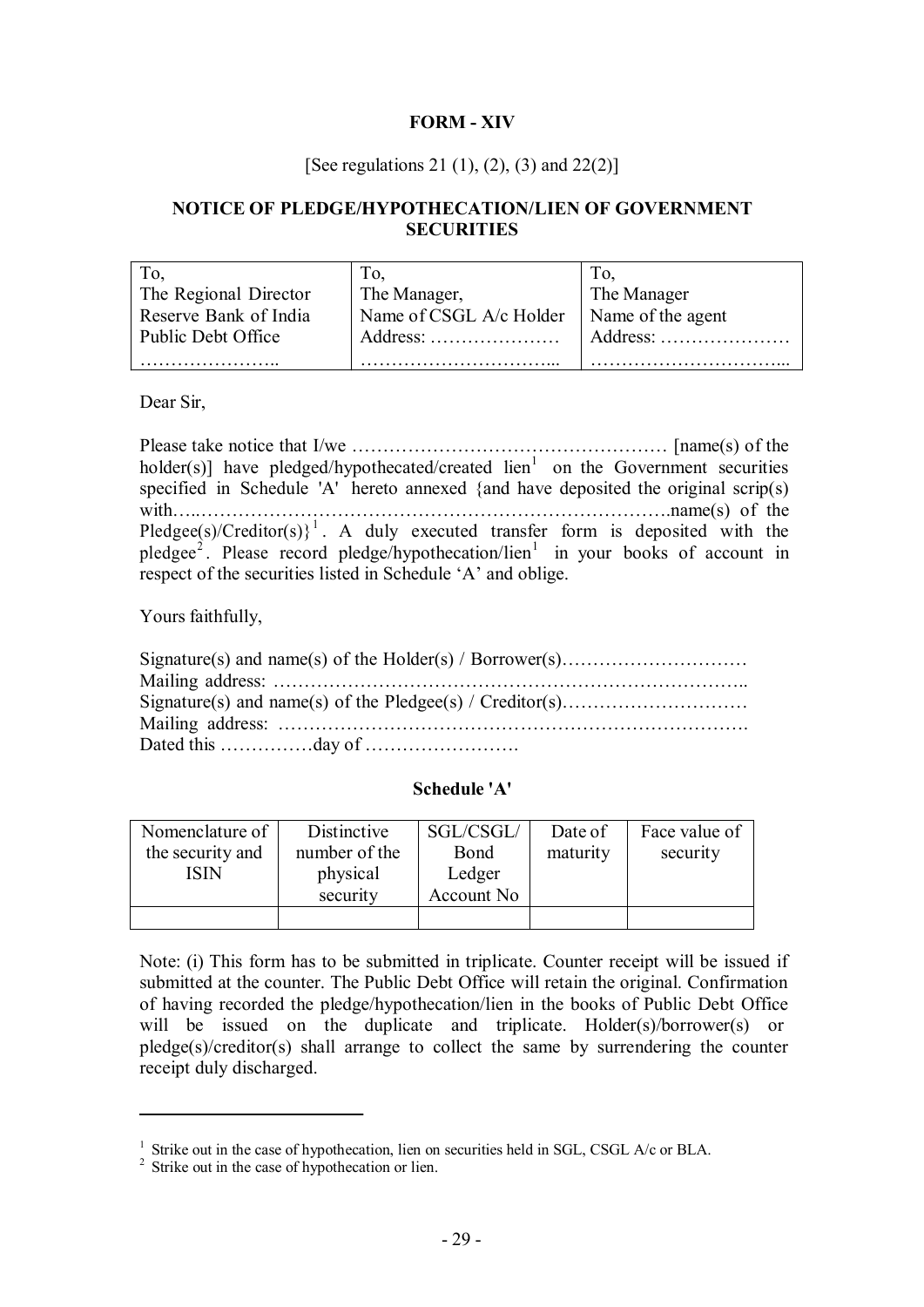(ii) If this Form is submitted otherwise than at the counter, the duplicate and triplicate of the Form shall be dispatched by Post/Courier at the mailing addresses. For Office use only:

## **Return Memo**

Notice of pledge/hypothecation/lien could not be recoded in the books of account of Public Debt Office for the following reason(s).

- ‰ Discrepancies in the particulars of securities/Account No(s).
- ‰ Discrepancies in the names of holders.
- ‰ Form is incomplete.
- ‰ Enclosures not compiled properly.
- ‰ Signature not matching.
- ‰ Security not eligible for pledge/hypothecation/lien
- ‰ Security already under pledge/hypothecation/lien in favour of another creditor.
- ‰ Claims in respect of the security are pending.
- ‰ Under Stoppage.
- ‰ Any other reason………………………………………………………………

Authorised Officer

## **Confirmation**

Confirmed that the notice of pledge/hypothecation/lien is recoded in the books of account of Public Debt Office **/** CSGL Account Holder / Agent**.**

Authorised Officer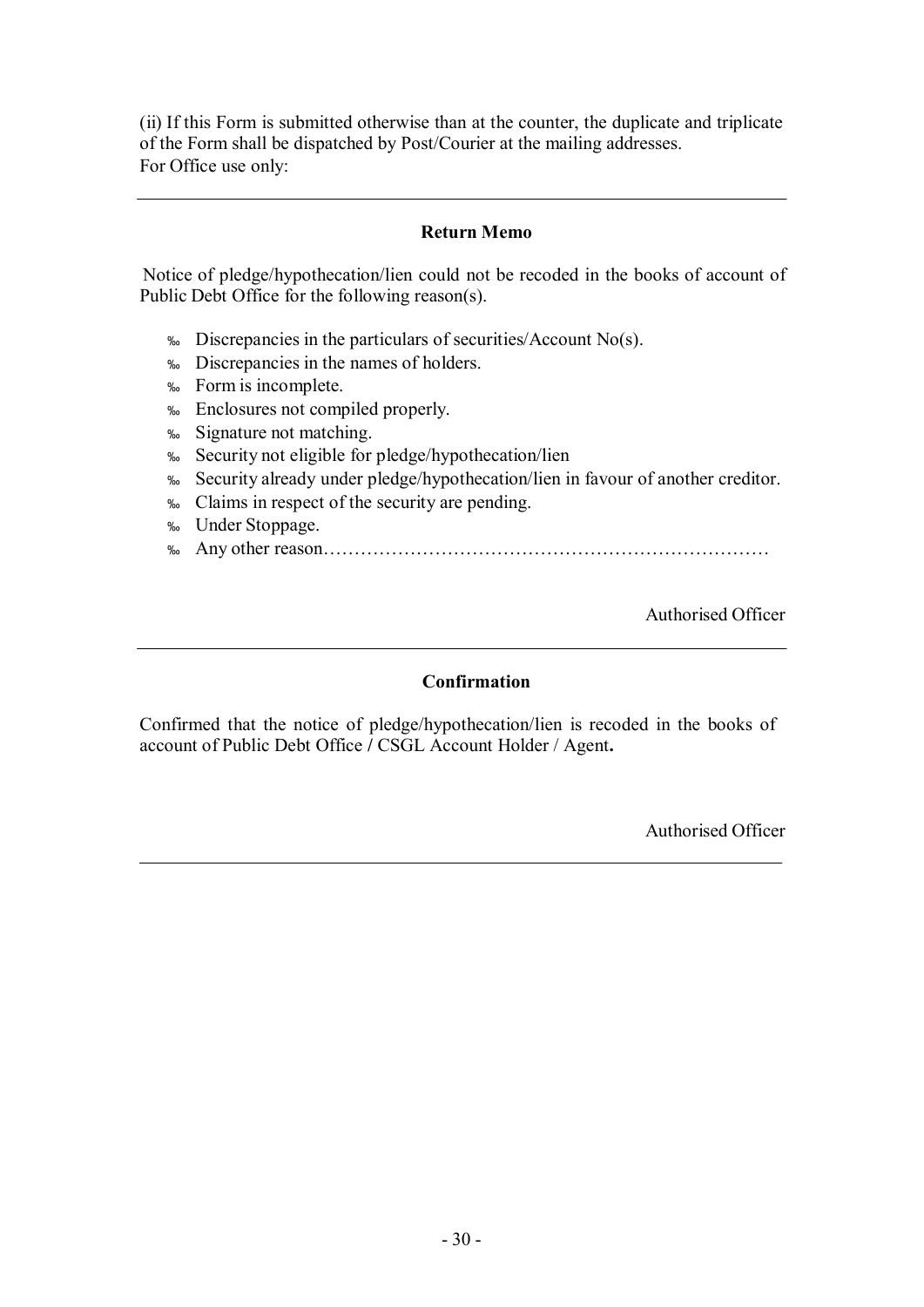# **FORM - XV**

## [See regulations 21 (3),(4) and 22 (2)]

## **APPLICATION FOR TRANSFER OF GOVERNMENT SECURITIES UNDER PLEDGE/HYPOTHECATION/LIEN**

|                       | Tо.                     |                   |
|-----------------------|-------------------------|-------------------|
| The Regional Director | The Manager,            | The Manager       |
| Reserve Bank of India | Name of CSGL A/c Holder | Name of the agent |
| Public Debt Office    | $Address: \ldots$       | Address:          |
|                       |                         |                   |

Dear Sir,

Pledge/hypothecation/lien\* was created on the securities listed in Schedule 'A' below. I/we now submit herewith the following documents, namely:

- (1) Original scrips<sup>1</sup>
- (2) Form XV containing the confirmation of pledge/hypothecation/ lien, and
- (3) Transfer deed executed in our favour [at the time of creating pledge]<sup>2</sup>

I/We request that the Government securities specified in Schedule 'A' be transferred in your books of account in my/our favour.

Yours faithfully,

## **Schedule 'A'**

| Nomenclature of<br>the security and<br>ISIN | Distinctive<br>number of the<br>physical<br>security | SGL/CSGL/<br>Bond<br>Ledger<br>Account No | Date of<br>maturity | Face value of<br>security |
|---------------------------------------------|------------------------------------------------------|-------------------------------------------|---------------------|---------------------------|
|                                             |                                                      |                                           |                     |                           |

Note: (i) This form has to be submitted in duplicate. Counter receipt will be issued if submitted at the counter. The Public Debt Office will retain the original. Confirmation of having transferred the securities in favour of the Creditor(s) in the books of Public Debt Office will be issued on the duplicate. Creditor(s) shall arrange to collect the same by surrendering the counter receipt duly discharged.

(ii) If this Form is submitted otherwise than at the counter, the duplicate of the Form shall be dispatched by Post / Courier at the mailing address.

<sup>&</sup>lt;sup>1</sup> To be struck off in case the securities are held in SGL, CSGL or BLA Account.

<sup>&</sup>lt;sup>2</sup> To be struck off in the case of hypothecation and lien

<sup>\*</sup> Strike off whichever is not applicable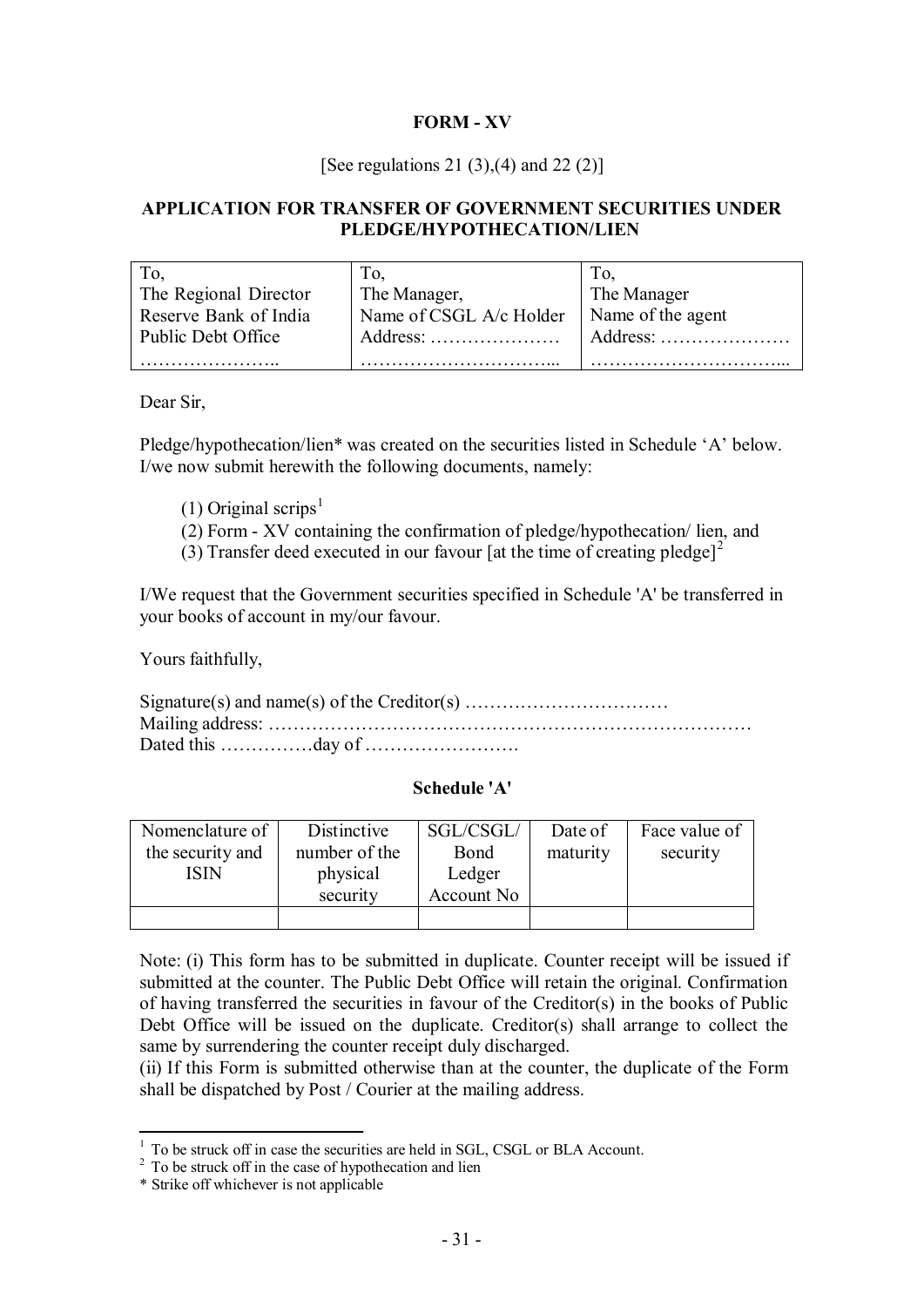For Office use only:

## **Return Memo**

Securities could not be transferred in the books of account of PDO in favour of the creditor(s) for the following reason(s).

- ‰ Discrepancies in the particulars of securities/account no(s).
- ‰ Discrepancy in the name(s) of holders.
- ‰ Form is incomplete.
- ‰ Enclosures not compiled properly.
- ‰ Signature not matching.
- ‰ Claims in respect of the security are pending.
- ‰ Under Stoppage.
- ‰ Any other reason………………………………………………………

Authorised Officer

### **Confirmation**

Confirmed that the pledge/hypothecation/lien recorded in respect of the securities has been cancelled and the securities have been transferred in the books of account of Public Debt Office in favour of the creditor(s)

Authorised Officer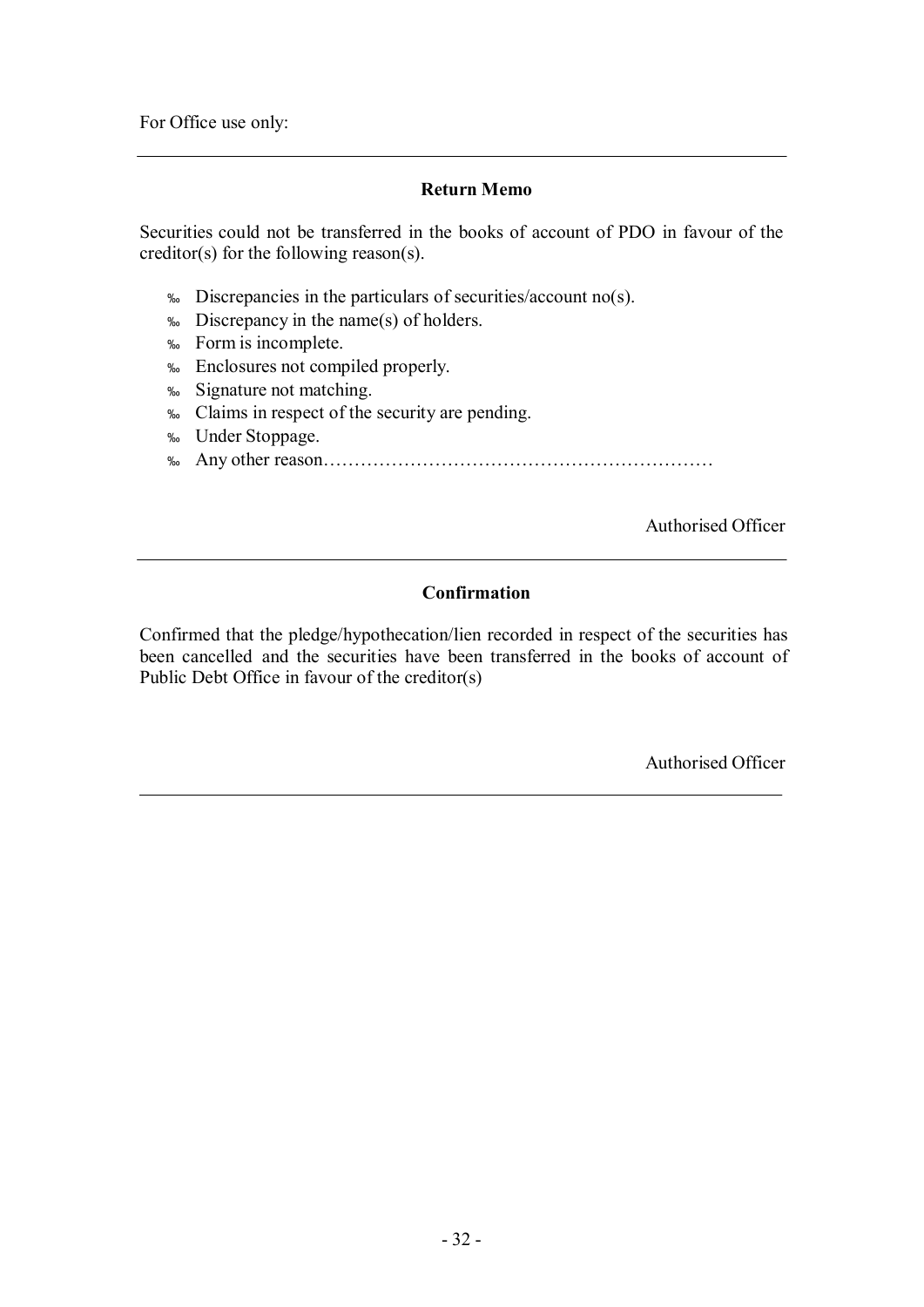# **FORM - XVI**

## [See regulations 21 (5) (6) and 22 (2) (4)]

## **CANCELLATION OF PLEDGE/HYPOTHECATION/LIEN**

|                       | $\Gamma$ o.                                    |                   |
|-----------------------|------------------------------------------------|-------------------|
| The Regional Director | The Manager,                                   | The Manager       |
| Reserve Bank of India | Name of CSGL A/c Holder                        | Name of the agent |
| Public Debt Office    | Address: $\dots \dots \dots \dots \dots \dots$ | Address: $\dots$  |
|                       |                                                |                   |

Dear Sir,

The holder(s) of the Government securities listed in Schedule 'A' had created pledge/hypothecation/lien\*, on the said Government securities in my/our favour. I/we enclose in original, the duplicate of Form - XV containing the confirmation regarding the recording of the said pledge/hypothecation/lien\* in your books of account and request that the said pledge/hypothecation/lien be cancelled and that my/our name(s) be deleted from your books of account as the pledgee(s)/ creditor(s) in respect of the said Government securities.

Yours faithfully,

\*: Strike out whichever is not applicable

#### **Schedule 'A'**

| Nomenclature of  | Distinctive   | SGL/CSGL/  | Date of  | Face value of |
|------------------|---------------|------------|----------|---------------|
| the security and | number of the | Bond       | maturity | security      |
| ISIN             | physical      | Ledger     |          |               |
|                  | security      | Account No |          |               |
|                  |               |            |          |               |

Note: (i) This form has to be submitted in triplicate. Counter receipt will be issued if submitted at the counter. The Public Debt Office will retain the original. Confirmation of having cancelled the pledge/hypothecation/lien in the books of Public Debt Office will be issued on the duplicate and triplicate. Holder(s)/borrower(s) or pledgee(s)/creditor(s) shall arrange to collect the same within by surrendering the counter receipt duly discharged.

(ii) If this Form is submitted otherwise than at the counter, the duplicate and triplicate of the Form shall be dispatched by Post/Courier at the mailing addresses.